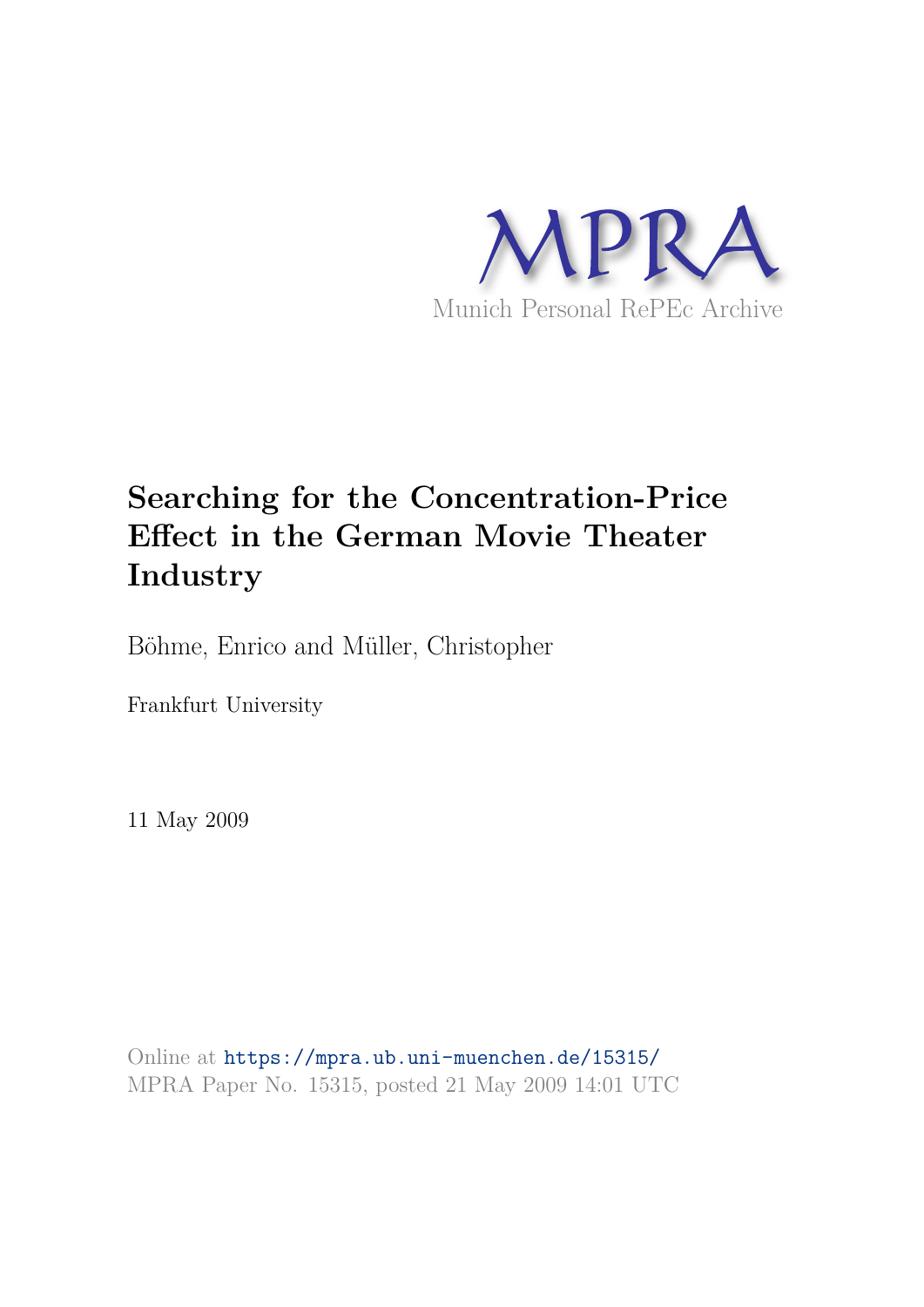# SEARCHING FOR THE CONCENTRATION-PRICE EFFECT IN THE GERMAN MOVIE THEATER INDUSTRY

Enrico Böhme Department of Economics Goethe-University Grüneburgplatz 1 D-60323 Frankfurt am Main Germany boehme@econ.uni-frankfurt.de

Christopher Müller Department of Economics Goethe-University Grüneburgplatz 1 D-60323 Frankfurt am Main Germany christmu@wiwi.uni-frankfurt.de

# Abstract

This paper investigates whether a price-concentration relationship can be found on local cinema markets in Germany. First, we test a model of monopolistic pricing using a new set of German micro data and find no significant difference in admission prices on monopoly and oligopoly markets. In a next step, we test whether this can be explained by the existence of local monopolies, but find no hint of that. Implicit or explicit collusion among cinema operators might explain our observations.

JEL Classifications: L11, L82, R32 Keywords: price-concentration study, cinema pricing

Version: May  $11^{th}$ , 2009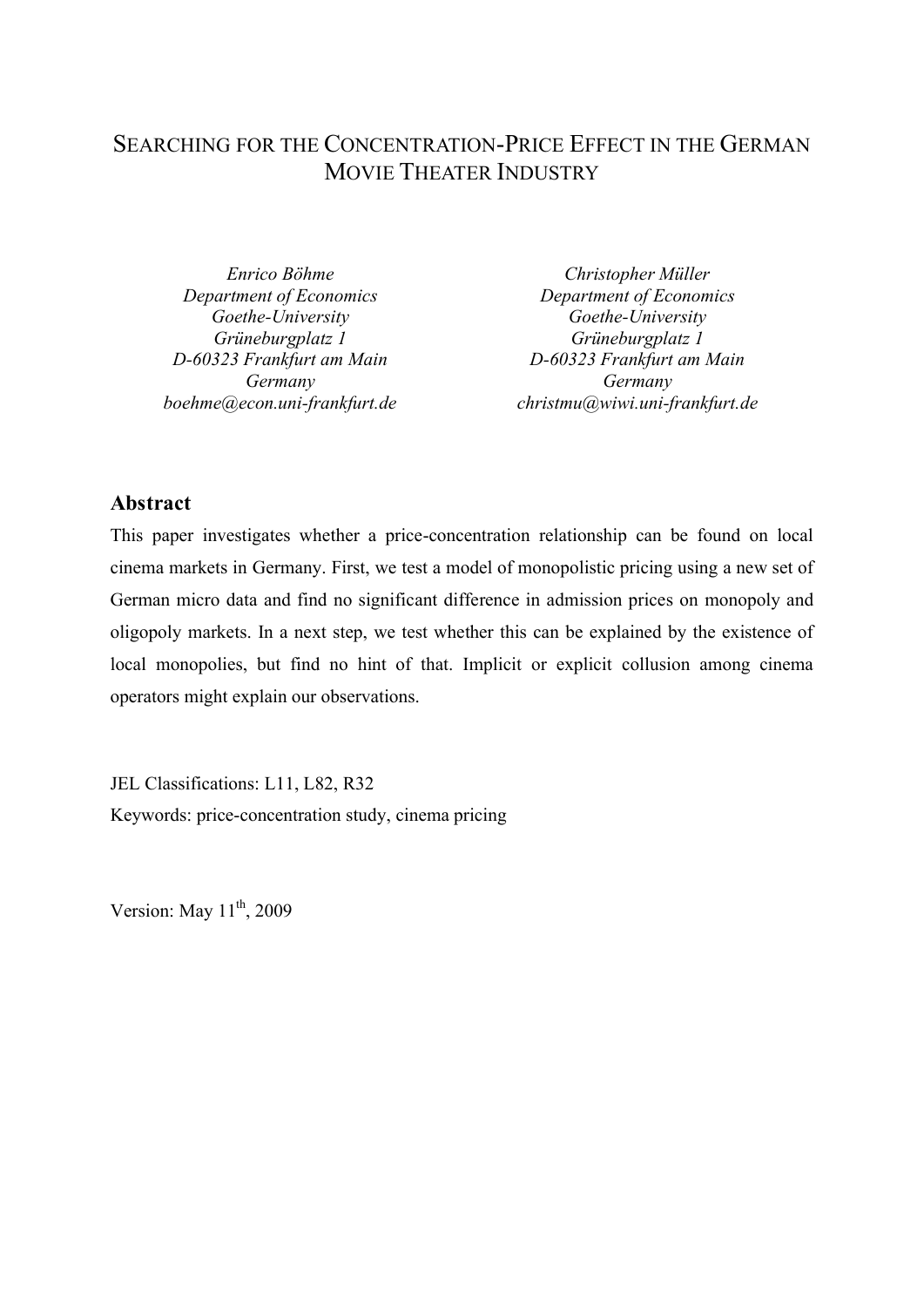## 1. Introduction

It is a well-established empirical insight of industrial organization research that a higher number of competing suppliers for a homogeneous good leads to lower prices on the market. At least since the seminal contribution of Weiss (1989), price-concentration studies have been established in economic literature and applied in antitrust assessments of many merger cases. A huge empirical literature confirms the price-concentration relationship for a range of different industries. For instance, Brewer and Jackson (2006), Cyrnak and Hannan (1999), Hannan (1992), Hannan and Liang (1993), Kozak (2008), Neumark and Sharpe (1992), and Xie (2007) study the banking industry, and Borenstein (1989), (1990), Brueckner et al. (1992), Evans and Kessides (1993), Kim and Singal (1993), Morrison and Winston (1990), and Singal (1996) study airlines. To avoid problems related to differentiated products, especially the degree of substitutability, most price-concentration studies focus on markets for "sufficiently homogeneous" goods (see, e.g., the examples in the recent comprehensive literature surveys by Newmark (2006) and Pautler (2003)). Cross-section analyses may be conducted using different industries, but more frequently geographically separated markets within the same industry are used. For instance, the aforementioned literature on airlines analyzes specific flight routes. This paper studies the German movie theater industry, focusing on mainstream movies.

With a gross turnover of only  $\epsilon$ 757.9 million (Berauer (2008)), the movie theater industry is a rather small part of the German economy. Nevertheless, almost every small city has at least one movie theater, and despite more or less continuously declining ticket sales over the last six decades, an average of 1.52 cinema visits per capita in 2007 (Berauer (2008)) makes going to the movies still an important leisure activity.

Existing studies on the movie theater industry usually use macro data and try to identify a cinema demand function. As economic intuition suggests, price and income are the most important determinants of demand. However, estimated price elasticites vary widely across different studies. In the short run, Cameron (1986) finds a price elasticity of  $-0.8$ , Sisto and Zanola (2005) estimate  $-0.37$ , and Dessy and Gambaro (2008) estimate  $-0.27$ . Long-run elasticities are generally higher (in absolute terms) and estimated to be  $-2.25$  (Dewenter and Westermann (2005)),  $-3.51$  (Fernández Blanco and Baños Pino (1997)), and  $-0.8$  (Sisto and Zanola (2005)).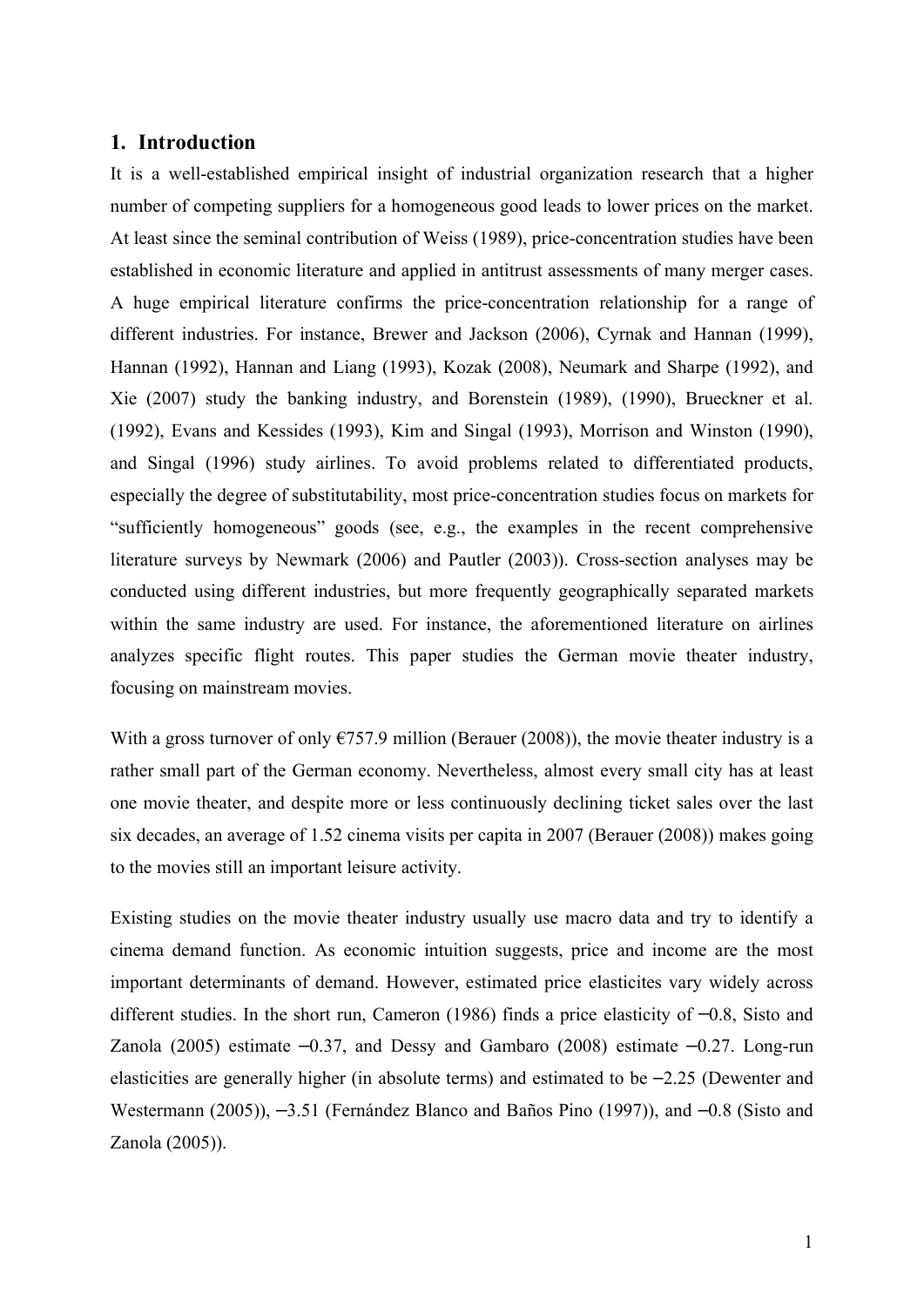Income elasticities vary between 0.9 (Fernández Blanco and Baños Pino (1997)) and 0.37 (Dessy and Gambaro (2008)) in the short run, and between 4.48 (Dewenter and Westermann (2005)) and 1.55 (Fernández Blanco and Baños Pino (1997)) in the long run. These differences are most likely caused by cultural factors, as those studies use data from different countries and per capita ticket sales vary widely across different countries (Dewenter and Westermann (2005)).

In addition, cinema demand is determined by some product-specific factors, especially by the existence of close subsitutes. Cameron (1986) uses UK macro time-series data and finds a significant negative impact of TV set diffusion on cinema demand, which means that TV must be seen as a substitute for cinema. Fernández Blanco and Baños Pino (1997) confirm this for Spain, and Dewenter and Westermann (2005) for Germany. Sisto and Zanola (2005), on the other hand use, Italian data and find a positive influence of TV, meaning that TV might as well be a complement to cinema. Dewenter and Westermann (2005) find a significant substitutive relationship between theater (including opera) and cinema.

This leads to a more general question: What is a substitute for cinema? If going to the cinema is only about watching a movie, then TV or a DVD is a substitute. But since the price of watching TV is the same in all parts of Germany and almost every German household has at least one TV set (Dewenter and Westermann (2005)), the constant term will control for this in a cross-section analysis. If going to the cinema is about going out on a Saturday night, then there are lots of other possible activities with various prices. Fernández Blanco and Baños Pino (1997) try to control for this by incorporating the average wage per hour as the price of all other substitutes, but find no significant influence. However, the number of available leisure activities will certainly be positively correlated with the size of the local market. Therefore, controlling for the number of inhabitants indirectly reflects the availability of substitutes.

In the present paper, we focus on whether a price-concentration relationship can be found in the German movie theater industry. Comparable studies were done for other countries by Davis (2005) and Beckert and Mazzarotto (2006). Davis (2005) uses data of the US movie theater industry to directly estimate the price as a function of several market and competition variables. Beckert and Mazzarotto (2006) develop a model that simultaneously explains market structure and prices, and test it using UK data. We try to confirm their findings, but extend the methodology by modeling optimal pricing behavior in the monopoly case. We calibrate this model using micro data from actual monopoly markets and use this calibrated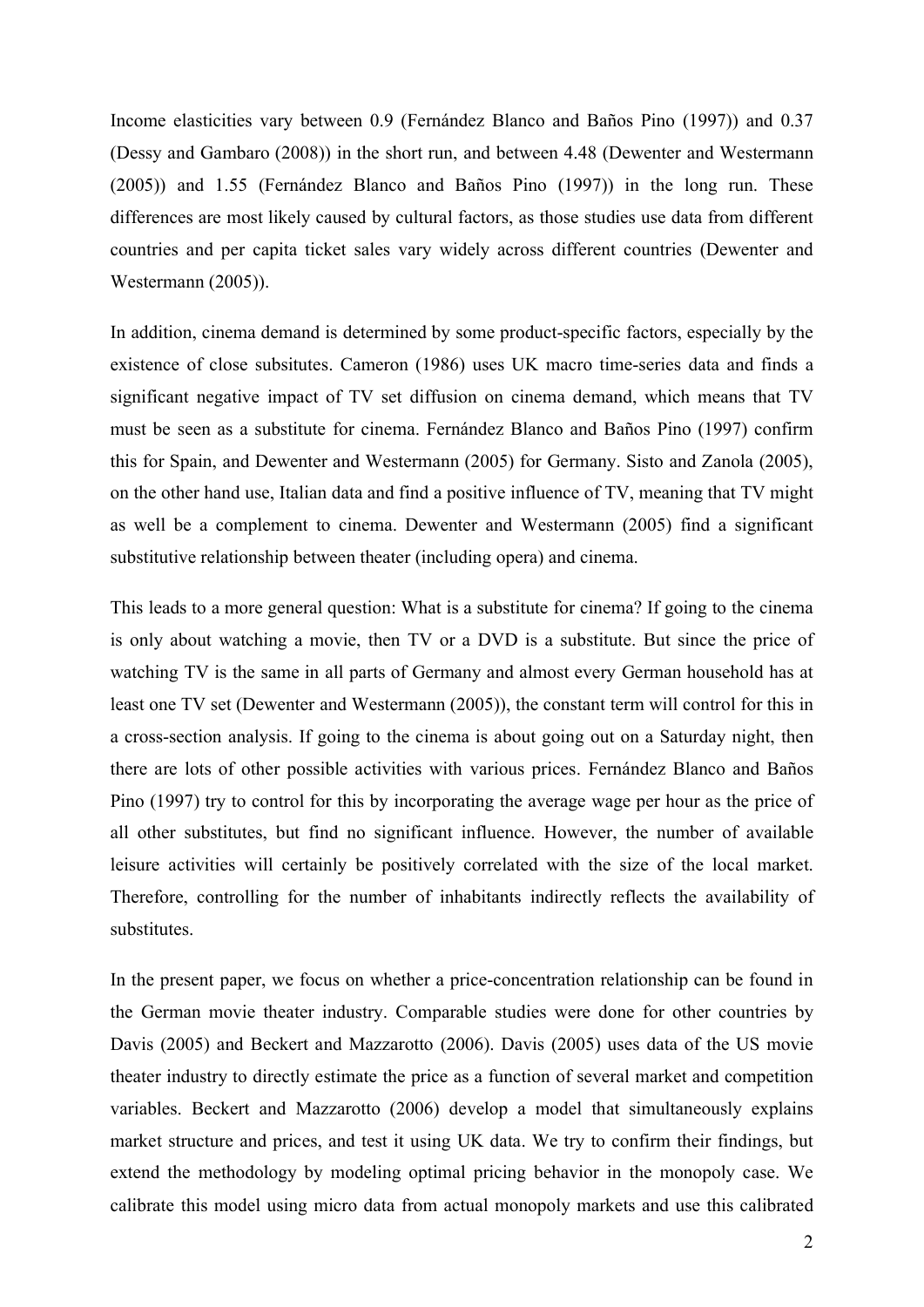model to predict monopoly prices in oligopoly markets. If there actually is an effect of market concentration on prices, we will expect to find significantly lower prices on oligopoly markets than our calibrated monopoly model predicts. If, however, we do not find such a relationship, further investigation will be required to identify the reasons for the missing price effect.

# 2. The Model

In the following section we will develop a simple model to describe the price-setting behavior of a monopolistic cinema operator. We assume that there are  $n$  spatially separated monopoly markets and the cinema operator on market  $k$  is facing a local cinema demand that can be described by $<sup>1</sup>$ </sup>

$$
(1) \tD_k(p_k) = \tbinom{\cdots}{k} + \tbinom{\cdots}{k} + \tbinom{\cdots}{k} + \tbinom{\cdots}{k},
$$

where  $I_k$  is the local (per capita) income,  $p_k$  is the admission price,  $N_k$  is the number of local inhabitants, and  $\alpha_1$  to  $\alpha_6$  are parameters.<sup>2</sup> Since the major part of the costs for maintenance, heating, etc., is independent of the number of viewers, we impose fixed costs  $F$ , while variable costs, in line with Macmillan and Smith (2001), are assumed to be zero. In addition, each cinema operator has to pay license fees to movie distributors that consist of a fixed and a variable component. The fixed amount is part of  $F$ , while the variable amount is a share (t) of their box-office revenues.

Each cinema operator is maximizing her profit  $\Pi$ . Hence, the optimization problem (2) of a monopolistic operator is

(2) p D p t F p I p N t F p max 1 1 2 4 6 1 3 5 ,

and the monopoly price  $p_1$  can be described by

(3) 
$$
p_1 = \alpha \sqrt{\frac{-\alpha_1 \cdot I^{\alpha_2} - \alpha_5 \cdot N^{\alpha_6}}{(1 + \alpha_4)\alpha_3}},
$$

with a resulting demand  $y^*$  that is given by

(4) 
$$
y^* = \frac{\alpha_4}{1 + \alpha_4} \cdot \left( \dots \cdot \dots \cdot X^{\alpha_s} \right).
$$

<sup>&</sup>lt;sup>1</sup> Cameron (1986) uses a similar additive demand function. When estimating demand functions, often isoelastic demand functions are preferred. We do not use an isoelastic demand function, because it generates corner solutions for the optimal monopoly price that do not correspond with real-world observations at all.

<sup>&</sup>lt;sup>2</sup> For simplicity, the index  $k$  is omitted for the rest of the paper.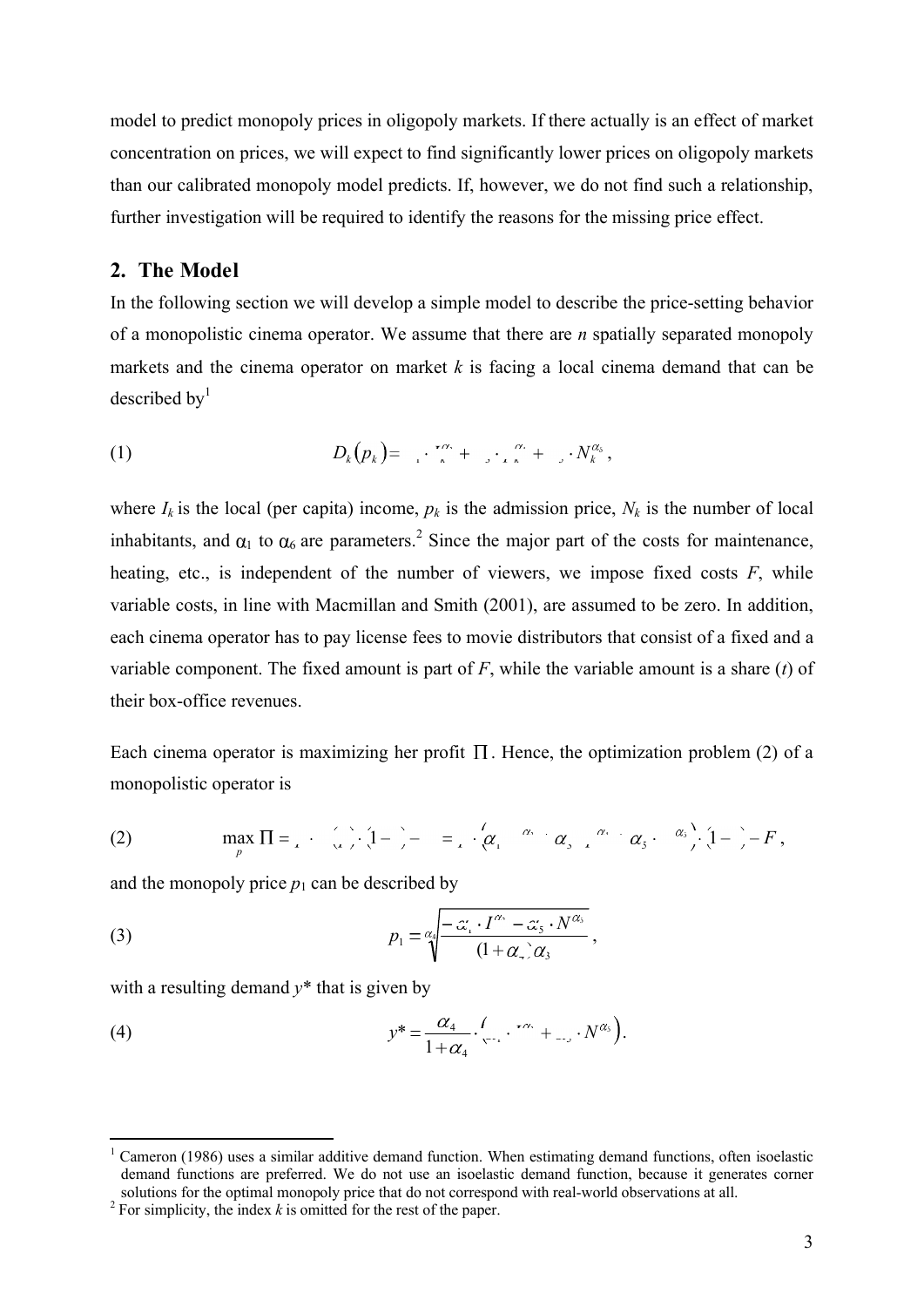In the case that the optimal cinema demand  $y^*$  exceeds the operator's cinema capacity K, which is assumed to be given and fixed, the operator will charge a higher price  $p_2$ , so that the available capacity is just exhausted. Thus, for  $y^* \geq K$  we obtain

(5) 
$$
D(p_2) = r \Leftrightarrow \int_{\alpha_2} = \frac{\alpha_1}{\sqrt[3]{\frac{K - \alpha_1 \cdot I^{\alpha_1} - \alpha_2 \cdot N^{\alpha_3}}{\alpha_3}}}{\sigma_3},
$$

and the optimal price  $p^*$  of a monopolistic cinema operator can be finally described by the pricing rule

(6) 
$$
p^* = \begin{cases} \frac{\alpha_1 - \alpha_1^{r\alpha_1} \alpha_3 \cdot N^{\alpha_5}}{\left(1 + \alpha_1 \right) \alpha_3} \text{ for } K > y^*, \\ \frac{\alpha_1}{\sqrt{\frac{K - \alpha_1^{r\alpha_1} \alpha_5 \cdot N^{\alpha_5}}{\alpha_3}}} \text{ for } K \leq y^*. \end{cases}
$$

Since the optimal price as determined by  $(6)$  is independent of t, the price-setting behavior is not distorted by the variable part of the license fee. The pricing rule deduced here will be used later to estimate values for parameters  $\alpha_1$  to  $\alpha_6$ . It is easy to verify that the price elasticity in the optimum with a nonbinding capacity constraint equals  $-1$ .

# 3. The Data

For the US movie theater market, Davis (2005, 2006a, 2006b) is able to exploit exhaustive time-series data on a disaggregated basis. Beckert and Mazzarotto (2006) can use similar time-series data from the UK Competition Commission. Time-series data on the German movie theater industry is available only on a highly aggregated level (Berauer (2008)) that is unsuitable for our purposes. Hence, cross-sectional data was collected from scratch in August 2008. In a first step, we identified areas that constitute geographically separated markets for cinema demand. Large integrated areas cause several types of problems in the data collection, for instance regarding the appropriate number of inhabitants that will be used to describe market size. Take Berlin for instance: As a customer would need up to two hours to get from the north to the south of the city, it is rather unlikely that a cinema in the north and a cinema in the south compete on the same market. Hence, the data set should contain only the northern or the southern population to describe the market. This creates two problems: First, there is the question of where exactly the borders of the catchment area are. In densely populated areas like Berlin, a slight change in the definition of the catchment area can easily cause large changes in the "appropriate" number of inhabitants in the market. Second, often data is only available on the city level, so in a lot of cases, the appropriate data would be unavailable. The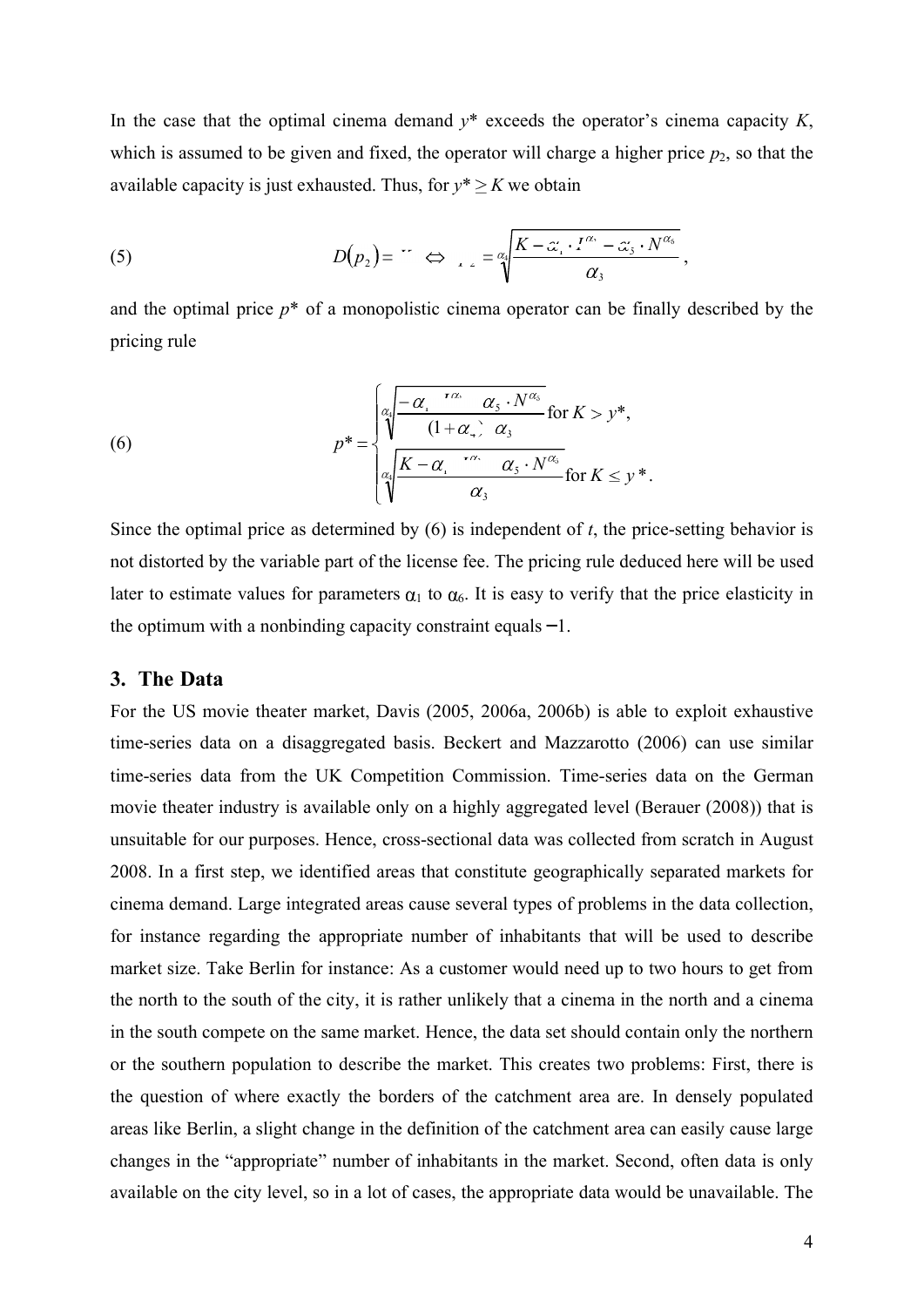same holds for areas like Rhein-Main and the Ruhr, where cities are more or less seamlessly connected by densely populated commuter belts.<sup>3</sup>

Having identified 65 suitable areas<sup>4</sup>, we collected data on the number of inhabitants and per capita income. Since there was no central data source available at the required aggregation level, data on the former was taken from and matched with different sources, like the Federal Statistical Office, Wikipedia, and city or community websites as of December 2007. For the same reason, data on the latter was taken from various sources, including State Statistical Offices and city and community websites. The data consists of the values for the year 2005.<sup>5</sup>

For each city the number of cinemas was identified by performing a search for "[city name], kino" on Google Maps. The result was matched with information from http://www.meinestadt.de, an Internet portal that offers comprehensive information about almost every city and region in Germany. Our study focuses on mainstream movie theaters, so art houses, drive-ins, and other cinemas have been ignored because of their lack of homogeneity with mainstream cinema. Furthermore, only cinemas featuring a certain up-todate portfolio of movies have been selected for the sample. Data on entry fees, capacities, and owners was collected using the cinemas' websites. Similarly to Beckert and Mazzarotto  $(2006)$ , entry fees for a common<sup>6</sup> Saturday 8 p.m. show were identified. In case of differentiated prices depending on the type of seat (e.g., front row, back row, loge), the median price category was chosen. Capacity is measured by the number of seats the cinema provides, which according to Dewenter and Westermann (2005) is a more appropriate measure than the number of screens. For multiplexes (which almost all the cinemas were), the sum of seats for all screens was taken.

The total sample consists of 108 cinema locations from 65 distinct areas. An average cinema charges an admission price of  $\epsilon$ 7.10 and has a capacity of 1,456 seats. An average area has 172,184 inhabitants with an average annual income of  $\epsilon$ 16,507 per capita (Table 1). Note that the values of price and capacity as given in Table 1 are calculated on the level of the individual cinema location, while values of inhabitants and income are on an area basis, which leads to the different numbers of observations in the last column.

í  $3$  Beckert and Mazzarotto (2006) seem to have run into similar difficulties. They excluded the London area, "as it is considered to have very different market features compared to those prevailing in the rest of England" (p. 9).

<sup>4</sup> Most areas are monocentric around a city.

 $<sup>5</sup>$  More recent data was available only for a few areas. To keep the data set consistent, the 2005 values were used.</sup>

<sup>&</sup>lt;sup>6</sup> German movie theaters usually charge extra for extra-long performances. "Common" means that the movie is not extra-long.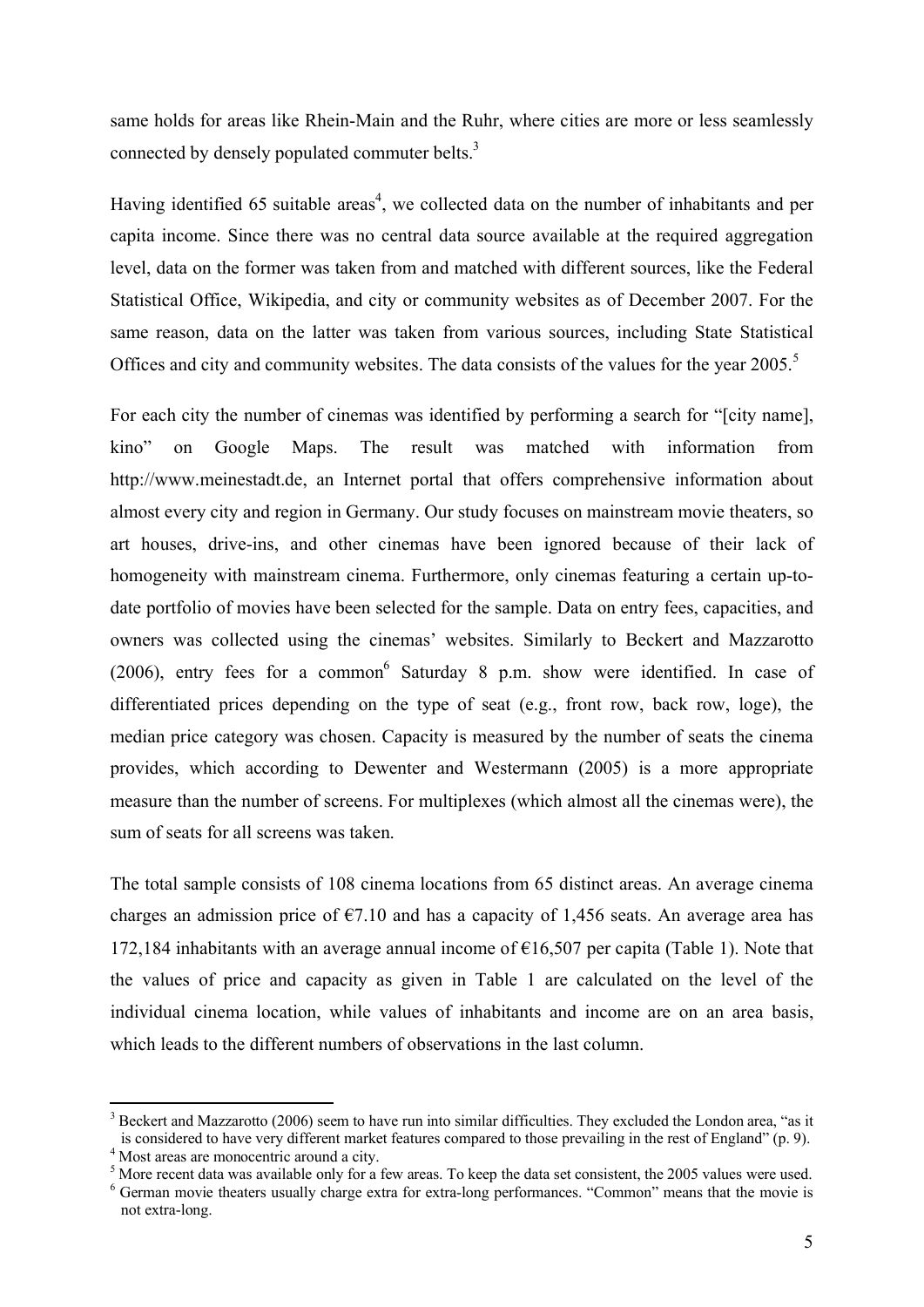| Variable    | Mean   | <b>SD</b> | Min   | Max    | No. of obs. |
|-------------|--------|-----------|-------|--------|-------------|
| Price       | 7.10   | 0.56      | 5.00  | 8.00   | 108         |
| Capacity    | 1455   | 770       | 203   | 3390   | 108         |
| Inhabitants | 172184 | 131678    | 14500 | 655000 | 65          |
| Avg. income | 16507  | 1972      | 13837 | 21804  | 65          |

Table 1: Description of the sample – all markets included

The analysis in the following section requires the data to be aggregated on the area level. Furthermore, the sample needs to be split into monopoly and oligopoly areas. To do so, we use the (directly observable) information on cinema operators. An area with only one cinema operator, even if she runs several locations within this area, is considered to be a monopoly. Table 2 presents some descriptive information on the monopoly subsample, which consists of 42 observations. In the case of one owner with multiple locations in one area, capacities are summed over all locations.<sup>7</sup>

| Variable    | Mean   | <b>SD</b> | Min   | Max    | No. of obs. |
|-------------|--------|-----------|-------|--------|-------------|
| Price       | 7.18   | 0.50      | 6.00  | 8.00   | 42          |
| Capacity    | 1396   | 744       | 447   | 4091   | 42          |
| Inhabitants | 111997 | 75694     | 14500 | 360000 | 42          |
| Avg. income | 16312  | 2042      | 13837 | 21804  | 42          |

Table 2: Description of the sample – monopoly markets only

In the case of more than one cinema operator, the area is considered to be an oligopoly. To obtain per area data, the number of seats is summed over all cinemas in an area. Admission prices are calculated as the capacity-weighted average of all locations in the area. Table 3 shows the descriptive data of this subsample, which consists of 23 observations.

| Variable    | Mean   | <b>SD</b> | Min   | Max    | No. of obs. |
|-------------|--------|-----------|-------|--------|-------------|
| Price       | 7.23   | 0.29      | 6.66  | 8.00   | 23          |
| Capacity    | 4192   | 1917      | 1639  | 9030   | 23          |
| Inhabitants | 282091 | 140870    | 88000 | 655000 | 23          |
| Avg. income | 16865  | 1784      | 14071 | 19990  | 23          |

### Table 3: Description of the sample – oligopoly markets only

 7 In all those cases, admission prices are identical across locations.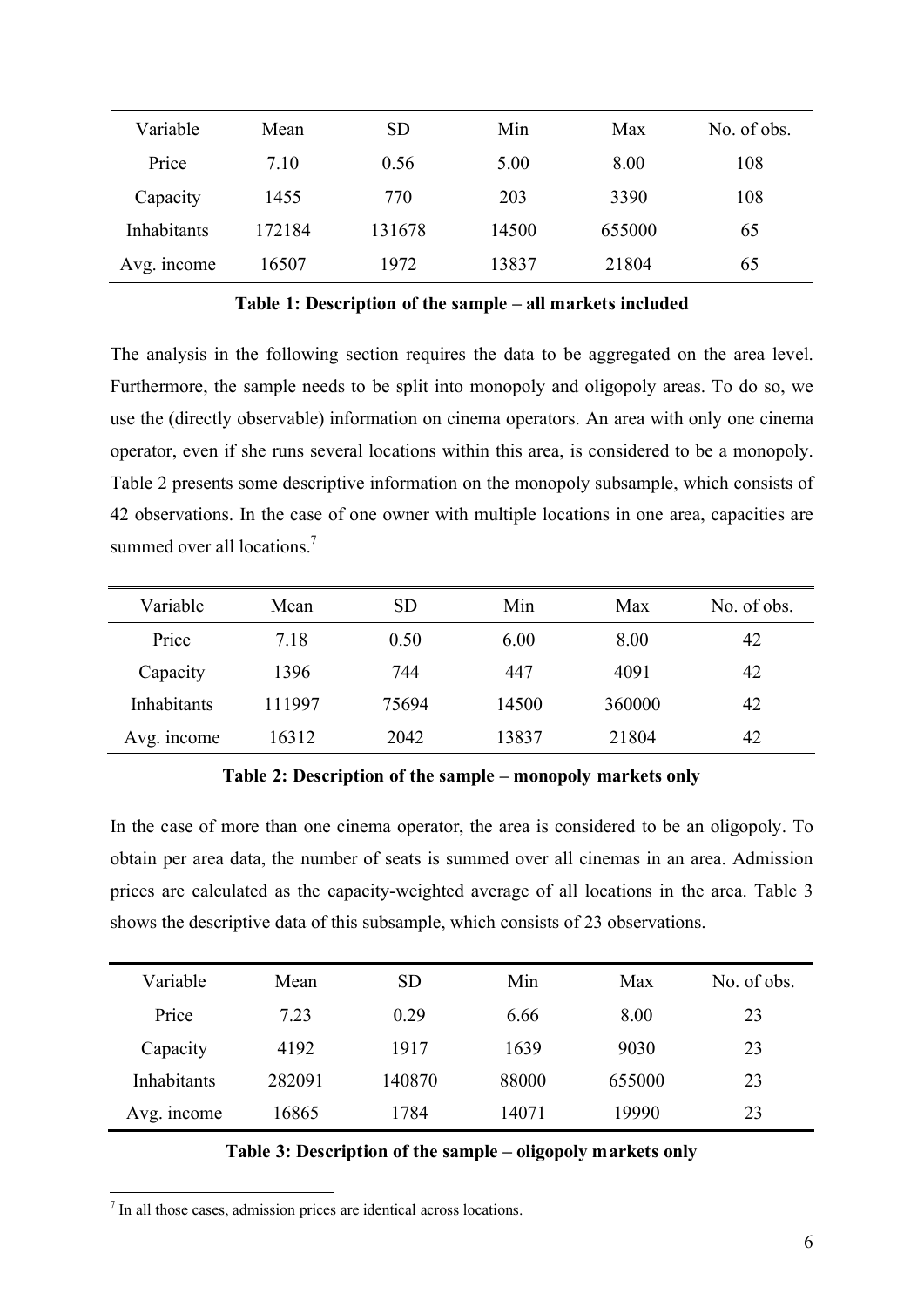As can be seen by comparing Tables 2 and 3, oligopoly markets are on average more than two and a half times as large as monopoly markets, while the average (aggregated) capacity on oligopoly markets is around three times larger than on monopoly markets. Hence, the relative capacity (number of seats per inhabitant) is rather similar in the two cases (0.0138 for monopolies and 0.0152 for oligopolies).

In a last step, data on competition was gathered. Beckert and Mazzarotto (2006) consider the driving time to the next cinema as the appropriate measure. We convert their measure into distance with a rough calculation and find that their maximum radius is some  $18 \text{ km}^8$  Since actual driving time heavily depends on the means of transportation used, we prefer to follow Davis (2005), who uses linear distance from the cinema. He states that in the USA "few customers drive more than 20 miles to the cinema" (p. 26), which is roughly 32 km. We included cinemas up to 20 km linear distance from the cinema considered, which is between the limits used in Beckert and Mazzarotto (2006) and in Davis (2005). This suits the usual geographic layout of a city with a lot of small towns around. We consider these areas to be agglomerations equipped with roads and public transportation. Traveling out of an agglomeration will require more time and cause more inconvenience than traveling within the agglomeration. For that reason, a local market is very unlikely to exceed the borders of the area.

# 4. Empirical Results

 $\overline{a}$ 

In section 2, we developed a simple monopoly model and deduced a pricing rule for a monopolistic cinema operator (equation (6)). We will now use the monopoly data described in Table 2 to estimate the parameters  $\alpha_1$  to  $\alpha_6$  of equation (6). As (6) is a branched function, standard OLS technique cannot be applied. Instead we do a nonlinear least squares regression (NLS) and obtain the results presented in Table 4. NLS is an iterative procedure that fits the parameter values of a model so that they minimize the sum of the squared residuals. The NLS algorithms used<sup>9</sup> are unable to estimate all parameters simultaneously. Hence, we select starting values and estimate only some of the parameters, while keeping others fixed at their starting values. Iteratively, we alternate fixed and estimated parameters, replacing the starting values with the estimated parameters of previous iterations. This way, we are able to obtain

<sup>8</sup> Beckert and Mazzarotto (2006) consider a 20-minute ride to the next cinema as the upper bound for a competitive effect. Assuming that the route from one cinema to the next is straight, and assuming that the average traveling speed is 50 km/h (the statutory inner-city speed limit in Germany), this yields a maximum distance of 18 km. Since the road is unlikely to be a long straightaway and hurdles like traffic lights cause the inner-city average speed to be way below 50 km/h, a 20-minute ride actually covers a shorter distance.

<sup>9</sup> The "nls" package of the statistics software R features the Gauss-Newton, Golub-Pereyra, and NL2SOL algorithms with Gauss-Newton as default. Our results are robust with respect to the different algorithms.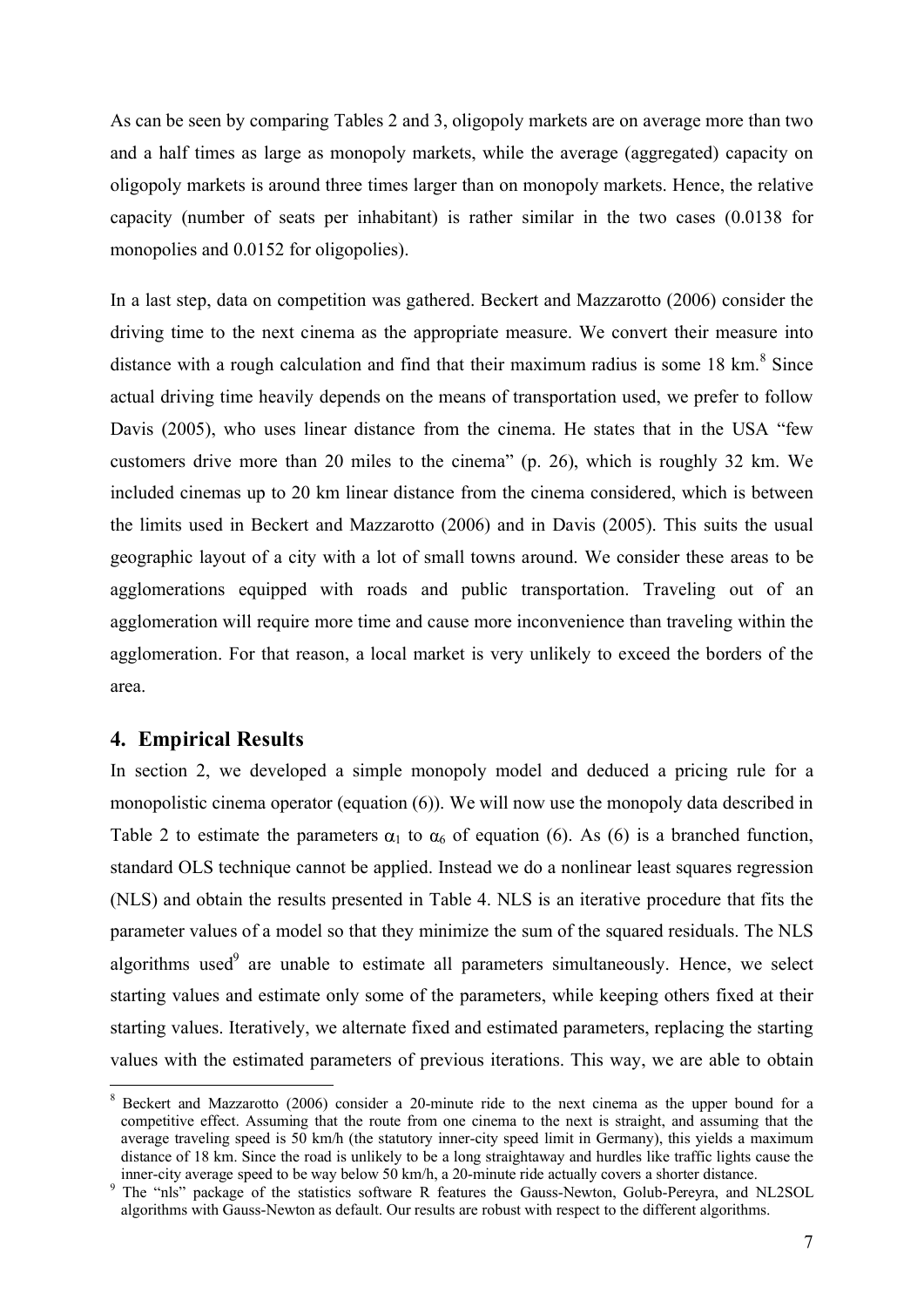the set of parameters, presented in Table 4, that seem to fit our monopoly data best. Since the degrees of freedom and hence the significance levels depend on how many parameters are kept fixed, we do not give the significance levels of the parameters here.

| Parameter    | Value     | Parameter                       | Value     | Parameter            | Value    |
|--------------|-----------|---------------------------------|-----------|----------------------|----------|
| $\alpha_{1}$ | $-15.815$ | $\alpha_{3}$                    | $-19.774$ | $\alpha_{\varsigma}$ | 1121.659 |
| $\alpha$ ,   | 0.378     | $\alpha_{\scriptscriptstyle 4}$ | 1.44      | $\alpha_{\kappa}$    | 0.022    |
|              |           | Residual sum of squares: 11.36  |           |                      |          |

# Table 4: NLS estimations of the monopoly model parameters $10$

As expected, the admission price has a negative influence on demand. The resulting average price elasticity of demand at  $p^*$  and the price elasticity at sample means are both about  $-1$ . Thus, we can conclude that the capacity of a cinema is usually not a binding restriction, which is in line with real observations.<sup>11</sup>

Interestingly, the number of inhabitants, N, does not seem to have an influence on the price. The parameter  $\alpha_6$ , the exponent of N, is almost zero. This means that the multiplicative coefficient of N,  $\alpha_5$ , yields an almost constant term, because it is multiplied by a factor almost equal to 1. This can be explained by the fact that a higher market size is usually connected with higher capacities, so that the ratio of inhabitants to capacity is almost constant for all markets.<sup>12</sup>

Since our data set shows a correlation coefficient of 0.35 between the number of inhabitants and per capita income, our individual coefficient estimations might be affected by multicollinearity. To ensure that our estimates do not suffer from multicollinearity problems, we compute the condition number of our coefficient matrix as proposed by Belsley et al. (1980). We find that the condition number is smaller than the critical value, so that the level of multicollinearity is acceptable.

By inserting the estimated values for  $\alpha_1$  to  $\alpha_6$  as presented in Table 4 into the pricing rule (6), we obtain the *calibrated pricing rule*, referred to as (c6) in the following. In order to identify competitive effects, we use (c6) to compute hypothetical monopoly prices for the oligopoly

 $\overline{a}$ 

<sup>&</sup>lt;sup>10</sup> The parameter estimates are robust to jackknife resampling. Graphical inspection shows that the residuals are homoskedastic.

<sup>&</sup>lt;sup>11</sup> The average load in 2005 was just 12.3%, with only slight differences between multiplexes (12.6–12.8%) and smaller sites (11.1–11.9%) (Schultz and Beigel (2006)).

 $12$  See section 3, page 7.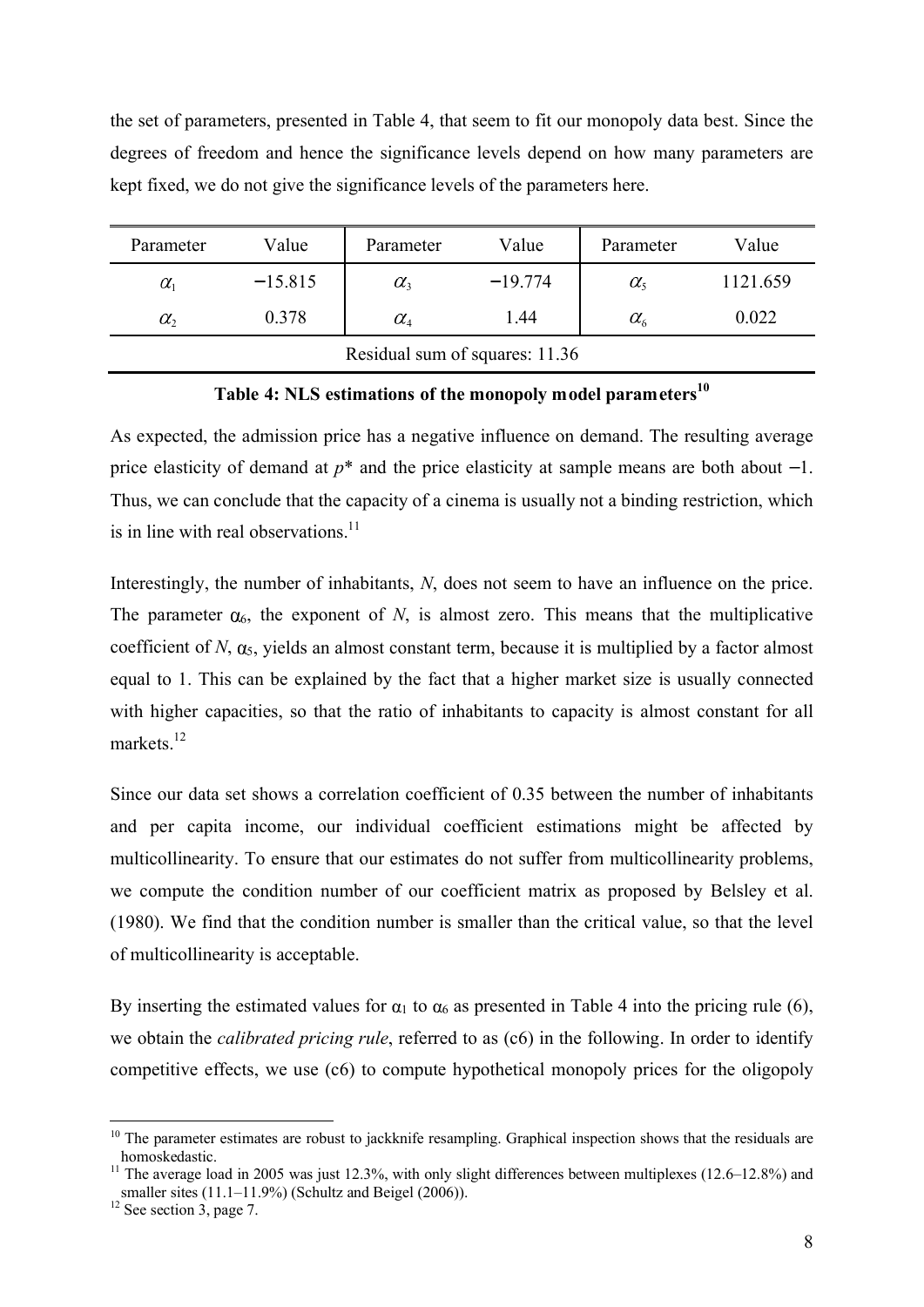areas described in Table 3. Then we pool the data sets of monopoly and oligopoly areas. A potential competitive price effect on oligopoly markets would now be revealed if observed prices and hypothetical monopoly prices significantly differed on these markets. To test this, we use a regression model of the form

$$
p_{\rm obs} = \frac{1}{1} \cdot p_{\rm hyp} + \beta_2 \cdot D_{\rm DUO} + \beta_2 \cdot D_{\rm TRI} + \beta_4 \cdot D_{\rm QUAD} + \varepsilon,
$$

where  $p_{obs}$  denotes the observed price, while  $D_{\text{DUO}}$  to  $D_{\text{QUAD}}$  are dummy variables for markets with two, three, and four cinema operators, respectively.<sup>13</sup> If the observation is an oligopoly,  $p_{\text{hvp}}$  denotes the hypothetical monopoly price. If it is a monopoly,  $p_{\text{hvp}}$  denotes the estimated price, implicitly obtained in the NLS estimation described above. Table 5 shows the regression results.

| Parameter | Value      | <b>Standard Error</b> | p-value                       |
|-----------|------------|-----------------------|-------------------------------|
|           | 0.99945    | 0.01035               | $<$ $\cdot$ 10 <sup>-16</sup> |
| $\beta,$  | $-0.06339$ | 0.14523               | 0.664                         |
| $\beta,$  | 0.04699    | 0.22850               | 0.838                         |
|           | $-0.31366$ | 0.28867               | 0.282                         |

#### Table 5: Estimated effect of competition

As expected, the parameter of the hypothetical monopoly price,  $\beta_{\rm L}$  is highly significant at the 0.1% level and its value is almost equal to one. The influence of the dummy variables  $\beta_2$ ,  $\beta_3$ , and  $\beta_4$ , however, is insignificant in all cases. Therefore, the observed prices on oligopoly markets are sufficiently explained by the hypothetical prices derived from (c6). Since there is no significant price effect of oligopoly markets, we can conclude that the observed prices on oligopoly markets are on the same level as the prices on monopoly markets.

There are several explanations for this, one of which is collusive behavior among the cinema operators on oligopoly markets. Another explanation is that competition among cinema operators is weak or even impossible due to transportation costs. In this case, each cinema operator would act as a local monopolist. In order to rule out this explanation, we will analyze the effects of distance in the next section of this paper.

 $\overline{a}$ 

<sup>&</sup>lt;sup>13</sup> As a robustness check,  $D_{\text{DUO}}$ ,  $D_{\text{TRI}}$ , and  $D_{\text{QUAD}}$  were replaced by  $D_{\text{OLIGOPOLY}} = D_{\text{DUO}} + D_{\text{TRI}} + D_{\text{QUAD}}$ . Furthermore, instead of dummies, the number of cinema operators was used. Both alternative specifications yield the same qualitative result as the one presented in Table 5.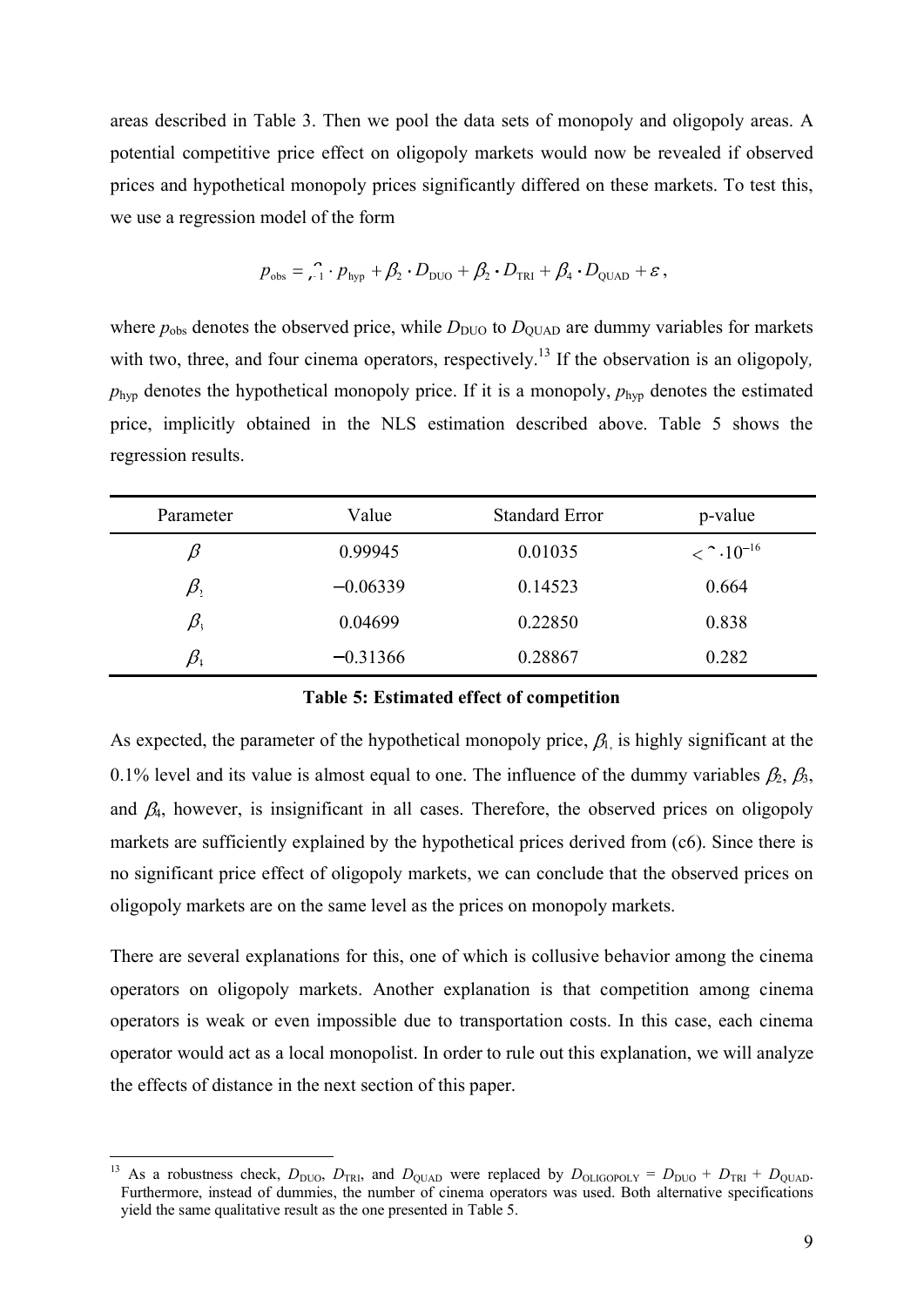#### 5. The Effects of Distance and Additional Capacity

Davis (2005) measures the effect of market concentration on admission prices for US cinemas. He finds that alternative or additional supply in the same geographic area influences ticket prices negatively. The negative effect decreases (in absolute terms) with increasing distance from the cinema. He uses the number of screens to measure supply and differentiates between screens owned by the same company and screens owned by other (rival) companies. To take account of the distance between cinema locations, he uses 15 categories, starting with the number of screens at distances 0–0.5 miles, 0.5–1 mile, and so on, incrementing in 1-mile steps until 10 miles and then incrementing in 5-mile steps until he reaches a maximum linear distance of 30 miles from the location. We will use a similar approach and estimate the dependence of the price on market size and supply.

Based on each cinema location i, the additional supply was determined by measuring the number of seats, CAP, available at other locations within the same area  $j$ .<sup>14</sup> Own and rival seats were distinguished and categorized by their distance. Since using 15 categories – as in Davis (2005) – would have resulted in lack of data variation (as most values would have been zero), we used only three categories: 0–1 km (very close), 1–5 km (close), and 5–20 km (*distant*) linear distance from the cinema. To control for market-specific effects, the model specification includes the number of inhabitants, *INHAB*, in the area as a measure for market size, and the annual per capita income, INC, as a measure for consumer income, as suggested by Newmark (2006). Although one might expect a positive influence of a cinema's market power on its charged price, measures of market concentration have been omitted from the specification to avoid endogeneity problems (Evans et al. (1993), Newmark (2006)). Controlling for quality is appealing, too: Cinema size might have been used as a quality indicator as well as the range of available films or the number of screens (Cameron (1990)). While multiplex cinemas perhaps offer a large variety of different movies, smaller cinemas might be more homelike. Customers might perceive either the one or the other as superior quality. Hence, the expected effect is ambiguous, and the sign of the coefficient would have been interesting to observe. Different quality, however, is a variable controlled by the single firm; thus it is endogenous as well (Newmark (2006)) and is omitted from our specification. Furthermore, the effect of quality differences should be minimal in our case, since the sample was selected with the homogeneity of the good in mind. Last but not least, cost differences might be an explanation for price differences. This is closely related to the quality issues

 $\overline{a}$ 

<sup>&</sup>lt;sup>14</sup> Note that the object of observation now is the cinema location, whereas in the previous section it was the geographical market.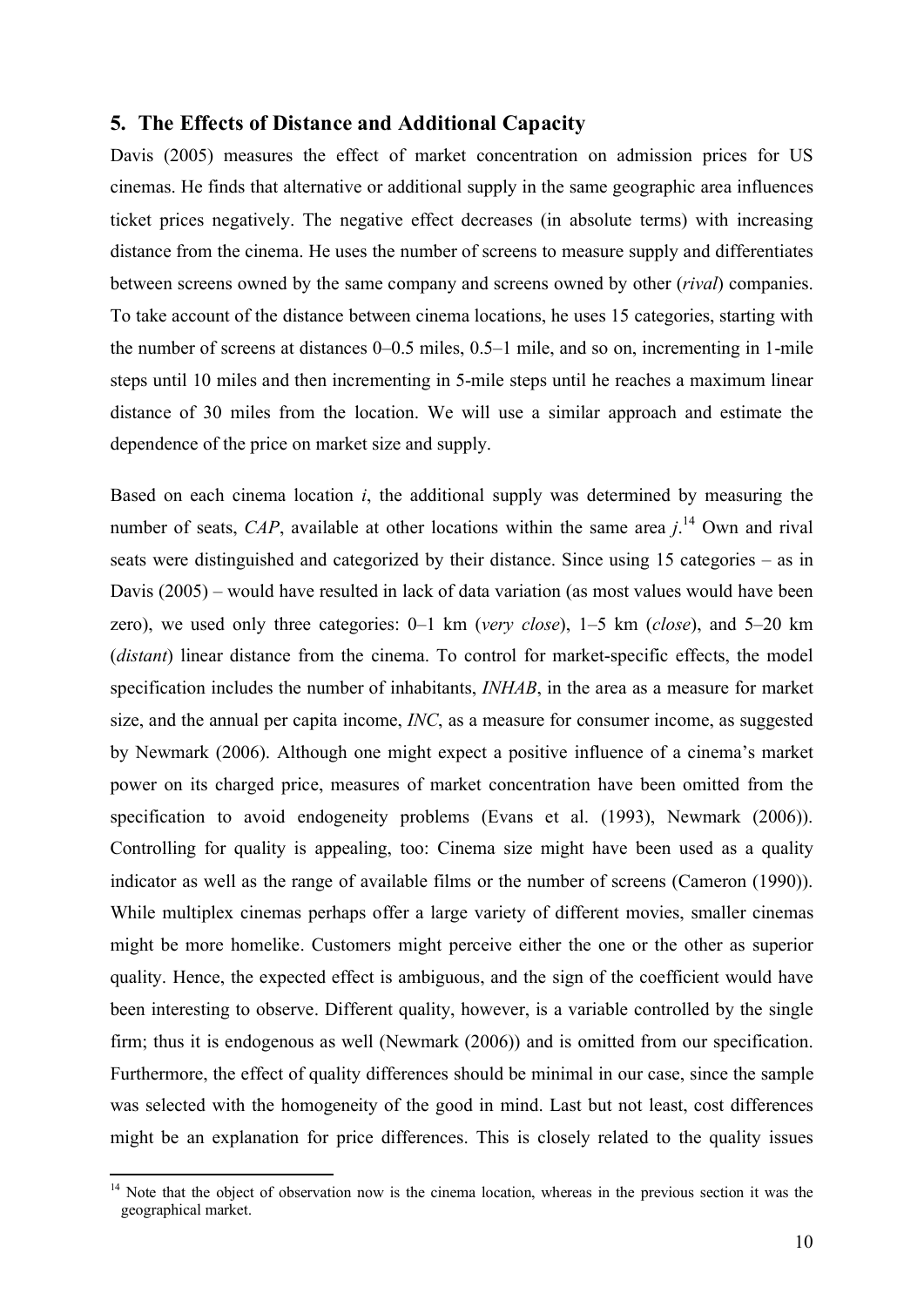mentioned above. For instance, a downtown cinema might have to pay a higher rent than a greenfield cinema. However, costs resulting from strategic decisions like location and quality choice must be seen as endogenous and have to be omitted from the specification (Newmark (2006)).

We use OLS to estimate the model

$$
P_{i,j} = \frac{\rho}{\rho_0} + \frac{\gamma_1 I N H A B_j}{\rho_1} + \frac{\gamma_2 I N C_j}{\rho_2} + \frac{\gamma_3 C A P_i}{\rho_3} + \varepsilon_{ij},
$$

where  $i, j$  represent the *i*-th cinema that operates in the *j*-th area. We expect the coefficient of  $INHAB$  to be positive, because – ceteris paribus – an increase in the number of inhabitants implies an increase in market size, which implies an increase in demand. The expected effect of INC is ambiguous, because an increase in income might either increase demand or enable consumers to pursue more expensive leisure activities, which would decrease cinema demand.

 $CAP<sub>i</sub>$  in general is the capacity of all other cinema locations within the same area. We refine  $CAP<sub>i</sub>$  by disentangling it regarding distance and/or ownership (specifications 1–3). In general, all CAP coefficients should be negative, because increased supply ceteris paribus causes lower prices. If transportation costs were important, we would expect – in absolute terms – smaller coefficients for distant (close) capacity than for close (very close) capacity. To form an expectation for the effect of ownership, we need to take a closer look at the data. Having no rival capacity means that the observation is a monopoly market. If there is rival capacity, the observation will be an oligopoly market. However, some monopoly owners have several locations within the same area. Hence, we would expect own capacity to represent the ceteris paribus price-lowering effect of increased supply. Rival capacity should also incorporate this effect. In addition, the rival capacity coefficient should also contain the price-lowering effect of competition in oligopoly markets. Hence, we expect the coefficient of rival capacity to be more negative than the coefficient of own capacity. Table 6 shows estimation and test results.

Ramsey's RESET test shows that we do not have to reject our model specifications as incorrect. However, as in Davis (2005), the adjusted  $R^2$  signals that we explain only a little of the observed variance. This might be because of the omitted variables or because of other (unknown) market-specific factors driving the demand for cinema. Since we are not interested in a detailed exploration of the demand function or the price formula, but in the competition effects, the low  $R^2$  is acceptable in this case.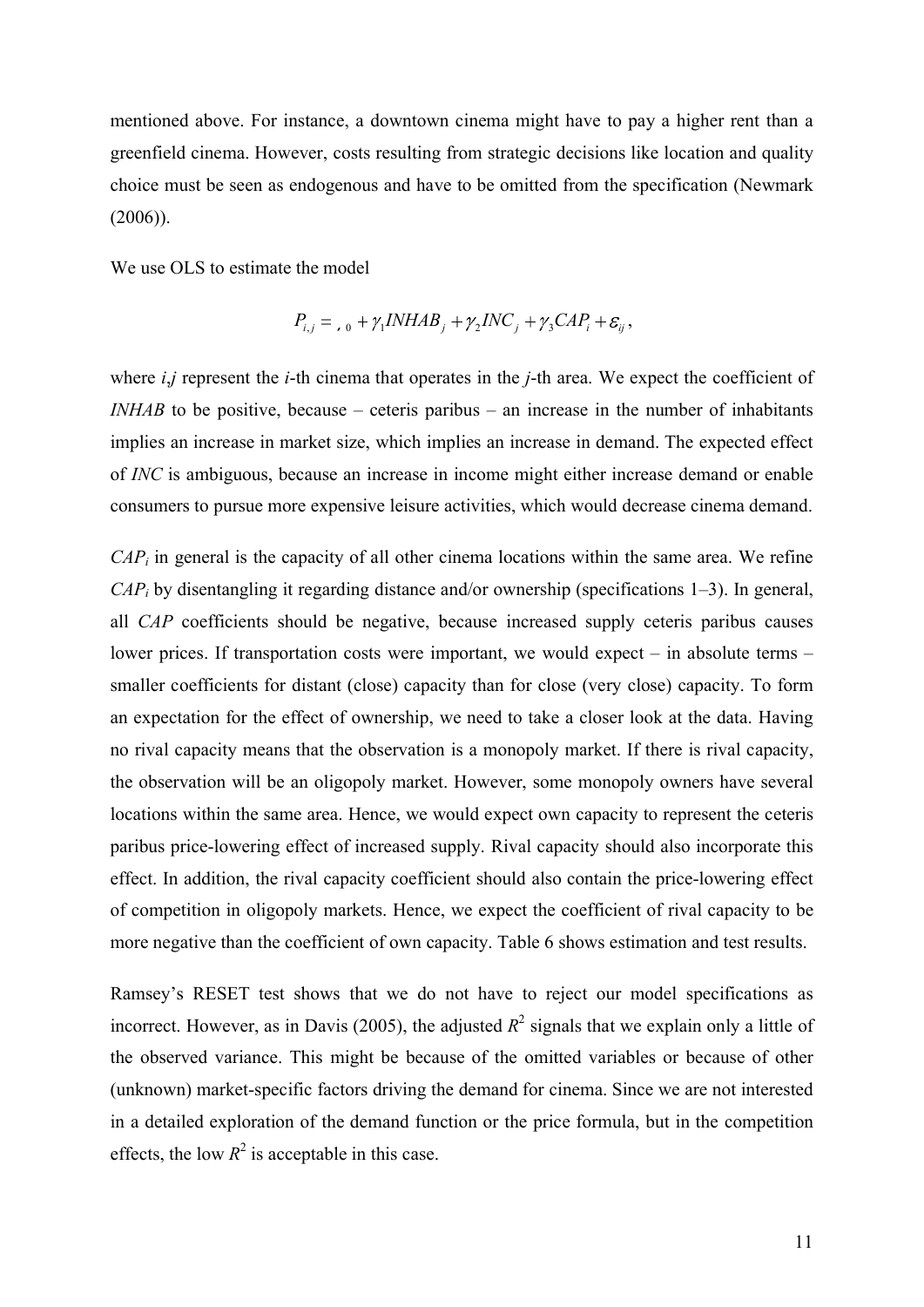| Variable                  | Specification 1                   | Specification 2                                                                                                                                                | Specification 3                    |
|---------------------------|-----------------------------------|----------------------------------------------------------------------------------------------------------------------------------------------------------------|------------------------------------|
| Intercept                 | $6.683***$<br>(0.4928)            | $6.713***$<br>(0.4338)                                                                                                                                         | $6.691***$<br>(0.4346)             |
| <b>INHAB</b>              | 2.884e-06***<br>$(7.532e-07)$     | 2.923e-06***<br>$(6.829e-07)$                                                                                                                                  | 2.967e-06***<br>$(6.807e-07)$      |
| INC                       | $9.295e - 06$<br>$(2.952e-05)$    | $7.525e - 06$<br>$(2.826e-05)$                                                                                                                                 | $8.612e - 06$<br>$(2.808e-05)$     |
| $CAP$ (own; $0-1$ km)     | $-1.993e-04$ .<br>$(1.174e-04)$   |                                                                                                                                                                |                                    |
| $CAP$ (own; $1-5$ km)     | $-2.615e-04$ .<br>$(1.541e-04)$   |                                                                                                                                                                |                                    |
| $CAP$ (own; $5-20$ km)    | $-1.241e - 04$<br>$(1.518e-04)$   |                                                                                                                                                                |                                    |
| $CAP$ (rival; $0-1$ km)   | $-1.450e - 04$<br>$(1.298e-04)$   |                                                                                                                                                                |                                    |
| $CAP$ (rival; $1-5 km$ )  | $-2.124e - 04**$<br>$(7.424e-05)$ |                                                                                                                                                                |                                    |
| $CAP$ (rival; $5-20$ km)  | $-2.105e-04***$<br>$(5.278e-05)$  |                                                                                                                                                                |                                    |
| $CAP$ (pooled; $0-1$ km)  |                                   | $-1.787e - 04*$<br>$(7.680e-05)$                                                                                                                               |                                    |
| $CAP$ (pooled; $1-5 km$ ) |                                   | $-2.172e-04**$<br>$(6.287e-05)$                                                                                                                                |                                    |
| $CAP$ (pooled; 5-20 km)   |                                   | $-2.130e-04***$<br>$(5.130e-05)$                                                                                                                               |                                    |
| CAP (own; pooled)         |                                   |                                                                                                                                                                | $-2.015e - 04***$<br>$(5.054e-05)$ |
| CAP (rival; pooled)       |                                   |                                                                                                                                                                | $-2.162e - 04***$<br>$(5.316e-05)$ |
| $R^2$                     | 0.1744                            | 0.1703                                                                                                                                                         | 0.1689                             |
| Adj. $R^2$                | 0.1077                            | 0.1296                                                                                                                                                         | 0.1366                             |
| $F$ (p-value)             | 0.01225                           | 0.001682                                                                                                                                                       | 0.0007055                          |
| RESET (p-value)           | 0.1367                            | 0.1414                                                                                                                                                         | 0.122                              |
| Breusch-Pagan (p-value)   | 0.1714                            | 0.05667                                                                                                                                                        | 0.02396                            |
|                           |                                   | Significance codes: *** $p \le 0001$ ; ** $0.001 < p \le 0.01$ ; * $0.01 < p \le 0.05$ ; else $0.05 < p \le 0.1$ .<br>Standard deviation given in parenthesis. |                                    |

# Table 6: Influence of distance and ownership on ticket price<sup>15</sup>

As expected, under all specifications the coefficient of *INHAB* is significantly positive, the coefficient of INC is positive, but insignificant, and the coefficients of CAP are negative. As the marginal effect of one additional seat is small, we will get more demonstrative values by multiplying the coefficients of Table 6 by 1000. Imagine the values given in the following as the price effect of a cinema with 1000-seat capacity in the category considered.

 $\overline{a}$ <sup>15</sup> The Breusch-Pagan test showed that homoskedasticity of the error terms must be rejected for specifications 2 and 3. Hence, the standard deviation has been calculated using White's heteroskedasticity-consistent errors.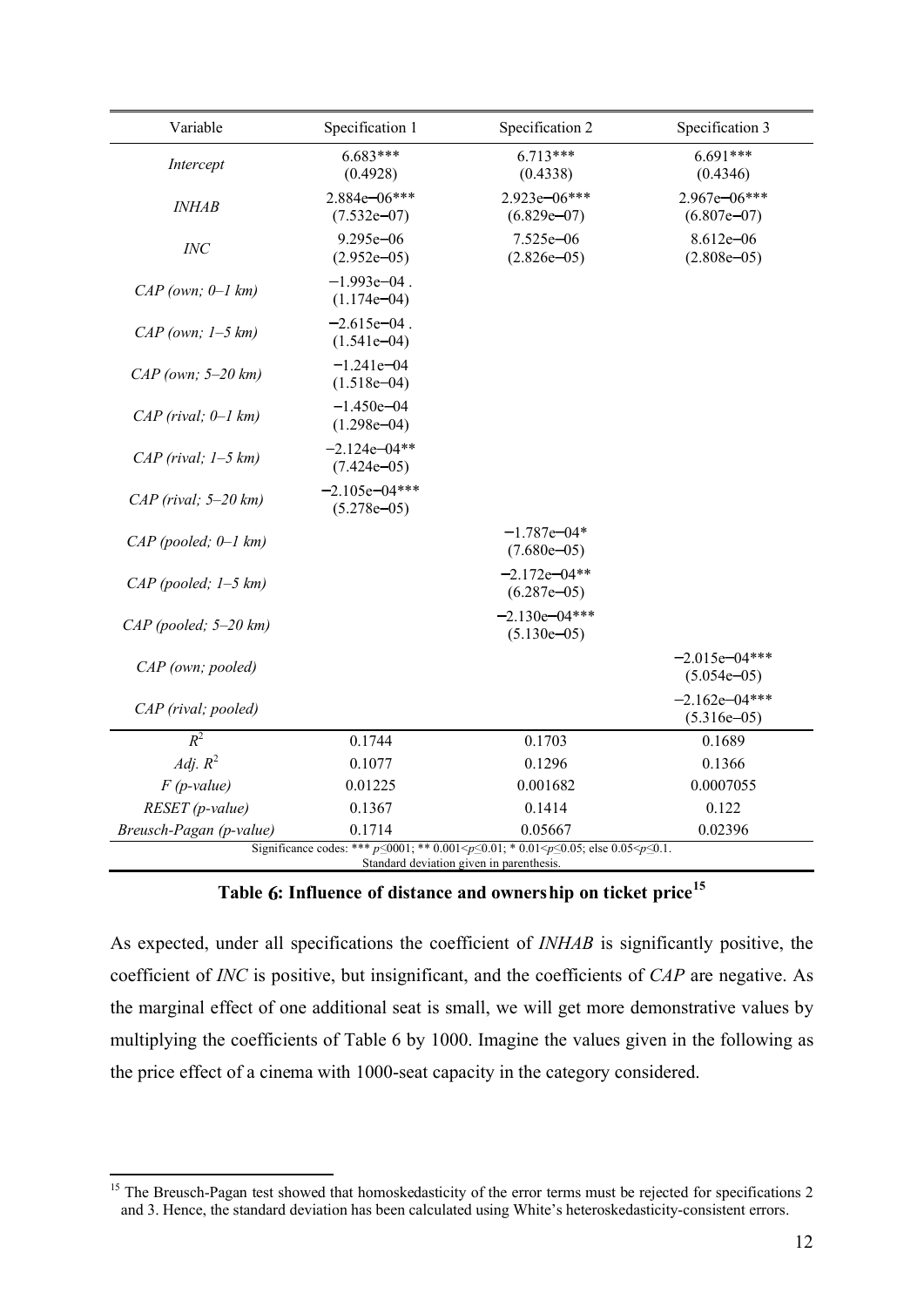Under specification 1, CAP is distinguished by the owner as well as by the distance from the cinema, which results in six different CAP variables. All variables have the expected sign, but only the coefficients for close (for distant) rival capacity are significant at the 1% (the 0.1%) level. Note that the two coefficients are almost equal  $(-0.21\epsilon)$ , and note further that the weakly significant coefficients of very close and close own capacities are of the same magnitude as well.

Specification 2 distinguishes distance categories only. If transportation costs played a role, we would expect the coefficients to decrease (in absolute terms) with distance. Our estimation results  $(-0.18\epsilon, -0.22\epsilon,$  and  $-0.21\epsilon)$  indicate, however, that distance has no effect on the price. This contradicts the results of Davis (2005), who finds the negative effect to be decreasing (in absolute terms) with increasing distance. It seems that transportation costs are so small that they do not matter or customers ignore them. In this case, the local-monopolist hypothesis does not hold.

Specification 3 pools all distance categories, thus distinguishing only own and rival seats. The regression yields significant coefficients of similar value for both own  $(-0.20\epsilon)$  and rival  $(-0.226)$  capacity. This is contrary to our expectations, but in line with the results of Davis (2005). The coefficients of specification 2 are almost equal, so that it does not seem to make a difference for prices who owns the additional capacity. As mentioned above, rival capacity only exists on oligopoly markets, while some monopolists operate more than one cinema in an area. Hence, the coefficient of own capacity should be smaller in absolute terms than the coefficient of rival capacity, as the latter should reduce the monopoly price markup.

#### 6. Conclusions

In section 4, we tried to find a price-concentration relationship by applying the monopoly model on our data set. We did not find a significant effect of the number of operators on the observed admission price. One possible explanation for such a result might have been the existence of local monopolies, caused by transportation costs. In this case, we would expect to find significantly lower prices for rival cinemas in close neighborhood, with the price effect decreasing (in absolute terms) for more distant rival locations. However, in section 5 we do not find any hint on such an effect. Within an area, transportation costs do not seem to play a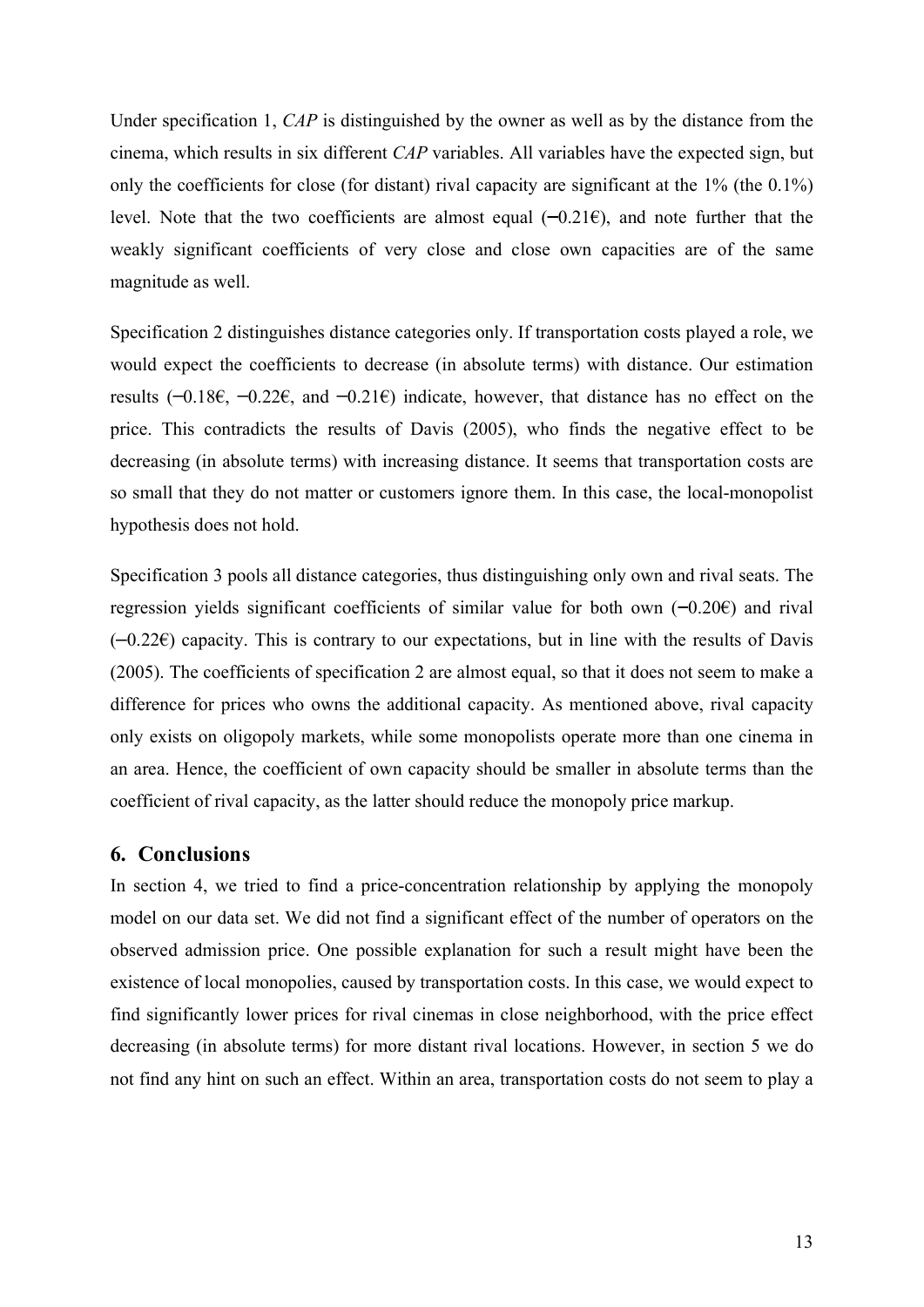significant role for market power. Nevertheless, transportation costs might of course influence the total demand on the market.<sup>16</sup>

Another explanation for the observed results might be collusive behaviour of the cinema operators. The empirical test of our theoretical model from section 2 does not show any significant difference between prices on monopoly and oligopoly markets, which might be seen as a hint of an implicit or explicit agreement to charge monopoly prices. This interpretation is supported by our findings from section 5, in which we find coefficients of the same size for own and rival capacity. If there were competition, we would expect a greater coefficient (in absolute terms) for rival capacity, because it incorporates the effects both of increased supply and of competition, while own capacity only incorporates the effect of increased supply.

From a theoretical point of view, there are some hints that collusion on prices in the movie theater industry might be feasible: First, prices are easily and inexpensively observable; hence deviation of one operator would be detected easily. Second, capacity is fixed in the short run, and long-run capacity changes can be observed easily and at low cost as well. Third, punishment threats might be very effective, because most cinema operators are large multiplex chains that compete on a lot of local markets. Deviation in one market might be punished on many other markets.

One important shortcoming of our study is that cinema revenue does not consist of box-office revenues only. One other source of revenues is advertisement in movie theaters. In 2007, a total of  $\epsilon$ 106.2 million was spent for such commercial activities in Germany (Berauer (2008)). From this perspective, a cinema operates on a two-sided market. On the one hand it sells tickets; on the other hand it sells advertising space. The value of its advertising space depends on the number of customers that visit the location, that is, the number of tickets sold. By reducing the ticket price below the one-market optimum, more tickets will be sold and more revenues from advertising will be generated. To develop and test a model of the cinema market as a two-sided market is the task of future research.

Our simple theoretical model ignores revenues from selling complementary goods like popcorn, drinks, and ice cream. The interesting point in this case is that selling these goods

 $\overline{a}$ <sup>16</sup> Travel costs will most likely only differ in the time needed to reach the location. For instance, bus tickets are usually equally priced for all possible routes within a city area. Car users experience marginal costs of each additional kilometer traveled, but empirically car use is rather inelastic to the price, so a few kilometers more or less might not influence the consumer's decision making significantly.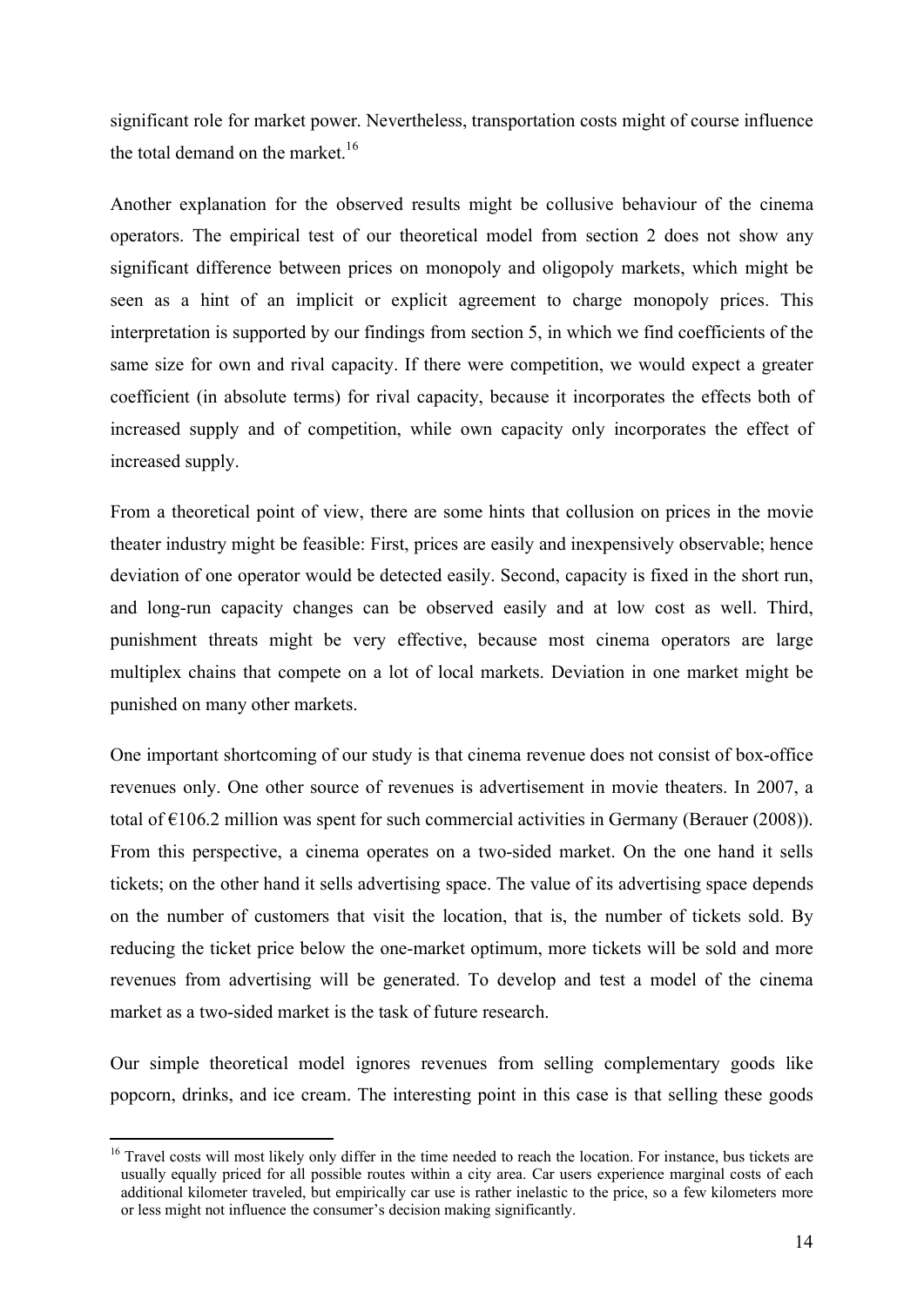causes variable costs, but unlike admission prices, the receipts do not have to be shared with the distributor. Hence, cinema operators might charge lower entry fees to attract more customers, increasing receipts in, e.g., popcorn sales, or in other words, shifting turnover away from the shared box-office receipts to the nonshared complementary goods. In addition, price competition or collusion might take place with these goods as well. A recent theoretical contribution by Chen (2009) investigates this issue.

Finally, price discrimination is common in movie theaters. Prices differ by day of the week, time of day, age, and employment status (e.g., through student rebates). Furthermore, seconddegree price discrimination (five for the price of four, or even flat rates) is very common.

Empirical testing of a comprehensive model including advertising and complementary goods revenues and allowing for price discrimination might be the goal of future research.

#### References

- Beckert, W., & Mazzarotto, N. (2006). Price-concentration analysis in merger cases with differentiated products. London: UK Competition Commission.
- Belsley, D. A., Kuh, E., & Welsch, R. E. (1980). Regression diagnostics: identifying influential data and sources of collinearity. New York: John Wiley and Sons.
- Berauer, W. (2008). Filmstatistisches Jahrbuch 2008. Baden-Baden: Nomos.
- Borenstein, S. (1989). Hubs and high fares: dominance and market power in the U.S. airline industry. RAND Journal of Economics, 20(3), 344–365.
- Borenstein, S. (1990). Airline mergers, airport dominance and market power. American Economic Review, 80(2), 400–404.
- Brewer, E., & Jackson, W. E. (2006). A note on the "risk-adjusted" price-concentration relationship in banking. Journal of Banking & Finance, 30(3), 1041–1054.
- Brueckner, J. K., Dyer, N., J., & Spiller, P. T. (1992). Fare determination in airline hub-andspoke networks. *RAND Journal of Economics*, 23(3), 309–333.
- Cameron, S. (1986). The supply and demand for cinema tickets: some U.K. evidence. Journal of Cultural Economics, 10(1), 38–62.
- Cameron, S. (1990). The demand for cinema in the United Kingdom. Journal of Cultural Economics, 14(1), 35–47.
- Chen, C.-P. (2009). A puzzle or a choice: uniform pricing for motion pictures at the box. Atlantic Economic Journal, 37(1), 73–85.
- Cyrnak, A. W., & Hannan, T. H. (1999). Is the cluster still valid in defining banking markets? evidence from a new data source. Antitrust Bulletin, 44(2), 313–332.
- Davis, P. (2005). The effect of local competition on admission prices in the U.S. motion picture exhibition market. Journal of Law and Economics, 48(2), 677–708.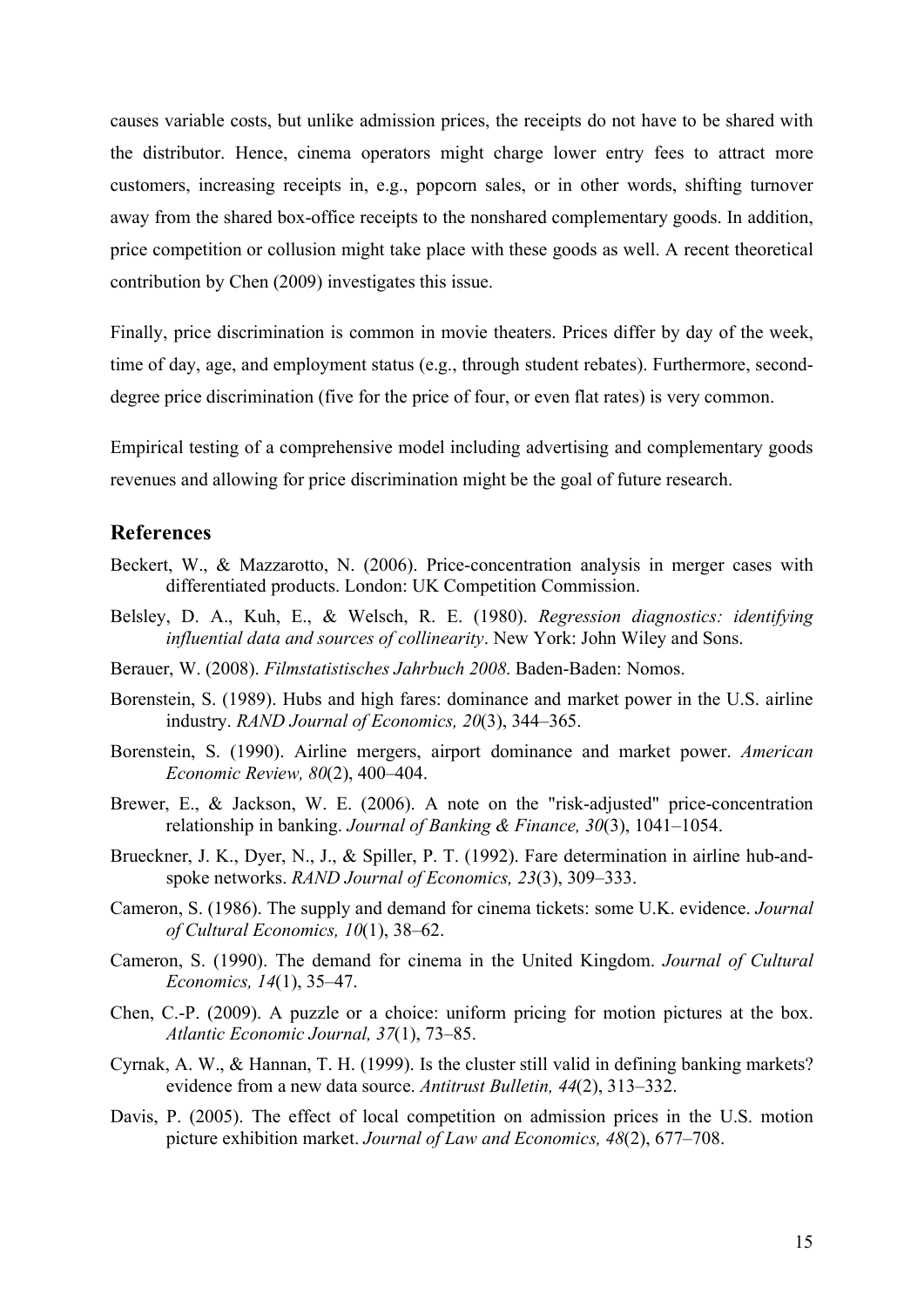- Davis, P. (2006a). Measuring the business stealing, cannibalization and market expansion effects of entry in the U.S. motion picture exhibition market. Journal of Industrial Economics, 54(3), 293–321.
- Davis, P. (2006b). Spatial competition in retail markets: movie theaters. RAND Journal of Economics, 37(4), 964–982.
- Dessy, O., & Gambaro, M. (2008). Demand for movies in Europe and the effects of multiplex diffusion: a panel approach, Dipartimento di Scienze Economiche Aziendali e Statistiche. Milan: Univerità Degli Studi Di Milano.
- Dewenter, R., & Westermann, M. (2005). Cinema demand in Germany. Journal of Cultural Economics, 29(3), 213–231.
- Evans, W. N., Froeb, L. M., & Werden, G. J. (1993). Endogeneity in the concentration-price relationship: causes, consequences, and cures. Journal of Industrial Economics, 41(4), 431–438.
- Evans, W. N., & Kessides, I. N. (1993). Localized market power in the U.S. airline industry. Review of Economics and Statistics, 75(1), 66–75.
- Fernández Blanco, V., & Baños Pino, J. F. (1997). Cinema demand in Spain: a cointegration analysis. Journal of Cultural Economics, 21(1), 57–75.
- Hannan, T. H. (1992). The functional relationship between prices and market concentration: the case of the banking industry. In D. B. Audretsch  $\&$  J. J. Siegfried (Eds.), *Empirical* Studies in Industrial Organization. Essays in Honor of Leonard W. Weiss (pp. 35–59). Norwell: Kluwer Academic.
- Hannan, T. H., & Liang, J. N. (1993). Inferring market power from time-series data: the case of the banking firm. International Journal of Industrial Organization, 11(2), 205–218.
- Kim, E. H., & Singal, V. (1993). Mergers and market power: evidence from the airline industry. American Economic Review, 83(3), 549–569.
- Kozak, S. (2008). The influence of consolidation and concentration of the banking sector on the price level in the banks. The example of USA. Ekonomia Journal, 21, 120–138.
- Macmillan, P., & Smith, I. (2001). Explaining post-war cinema attendance in Great Britain. Journal of Cultural Economics, 25(2), 91–108.
- Morrison, S. A., & Winston, C. (1990). The dynamics of airline pricing and competition. American Economic Review, 80(2), 389–393.
- Neumark, D., & Sharpe, S. A. (1992). Market structure and the nature of price rigidity: evidence from the market for consumer deposits. Quarterly Journal of Economics, 107(2), 657–680.
- Newmark, C. M. (2006). Price-concentration studies: there you go again. In P. Moriati (Ed.), Antitrust Policy Issues (pp. 9–42). Hauppauge: Nova Science.
- Pautler, P. A. (2003). Evidence on mergers and acquisitions. Antitrust Bulletin, 48(1), 119– 221.
- Schultz, I., & Beigel, Y. (2006). Struktur der Kinosäle in der Bundesrepublik Deutschland 1997 bis 2005. Analyse zu Größe, Lage und Investitionen. Berlin: Filmförderungsanstalt.
- Singal, V. (1996). Airline mergers and competition: an integration of stock and product price effects. Journal of Business, 69(2), 233–268.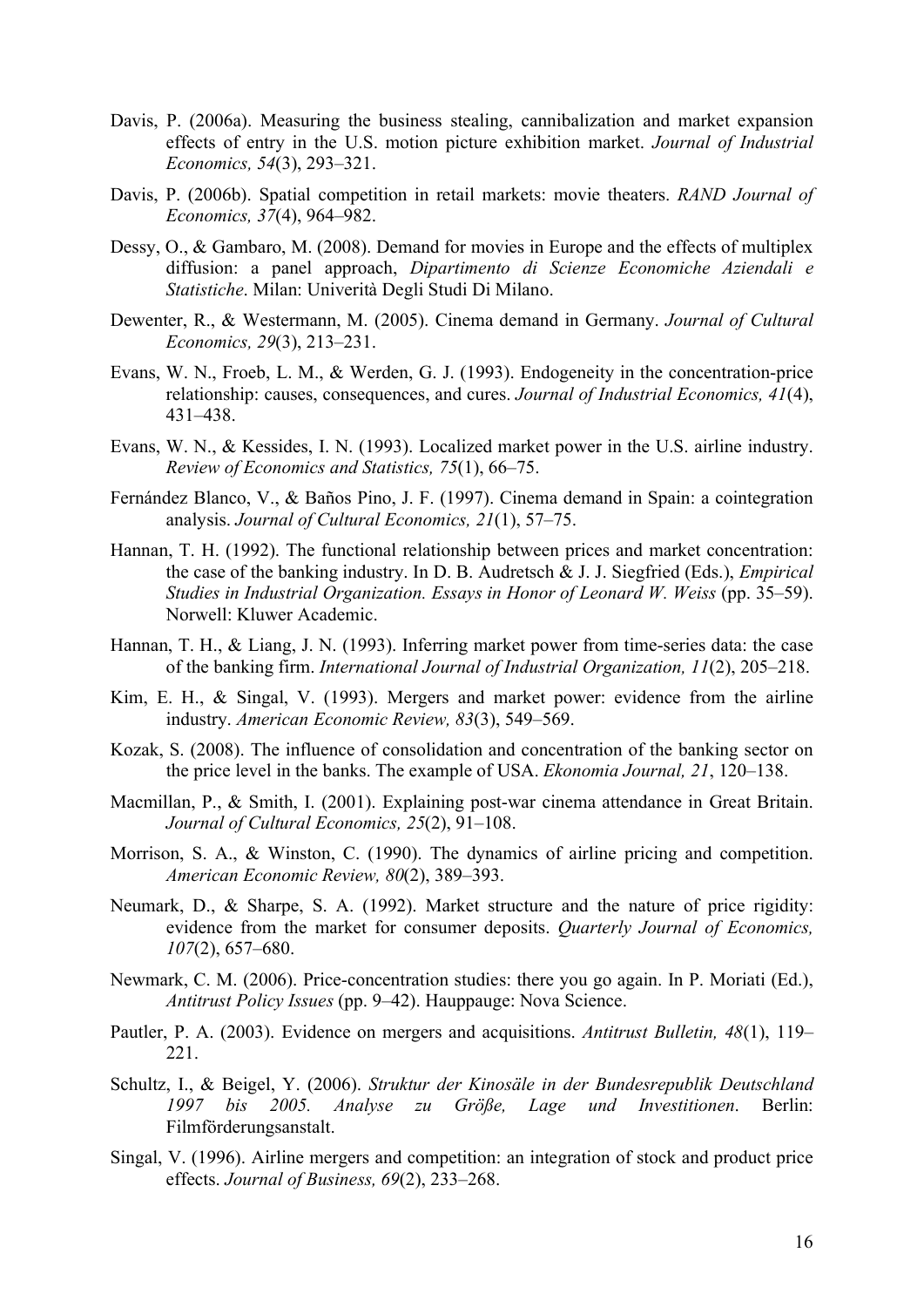- Sisto, A., & Zanola, R. (2005). Rationally addicted to cinema and TV? An empirical investigation of Italian consumers. Alessandria: Università del Piemonte Orientale "Amedeo Avogadro", Department of Public Policy and Public Choice.
- Weiss, L. W. (1989). Concentration and prices. Cambridge, MA: MIT Press.
- Xie, L. (2007). Bank consolidation and loan pricing, Department of Economics Working Paper Series. Muncie: Bell State University.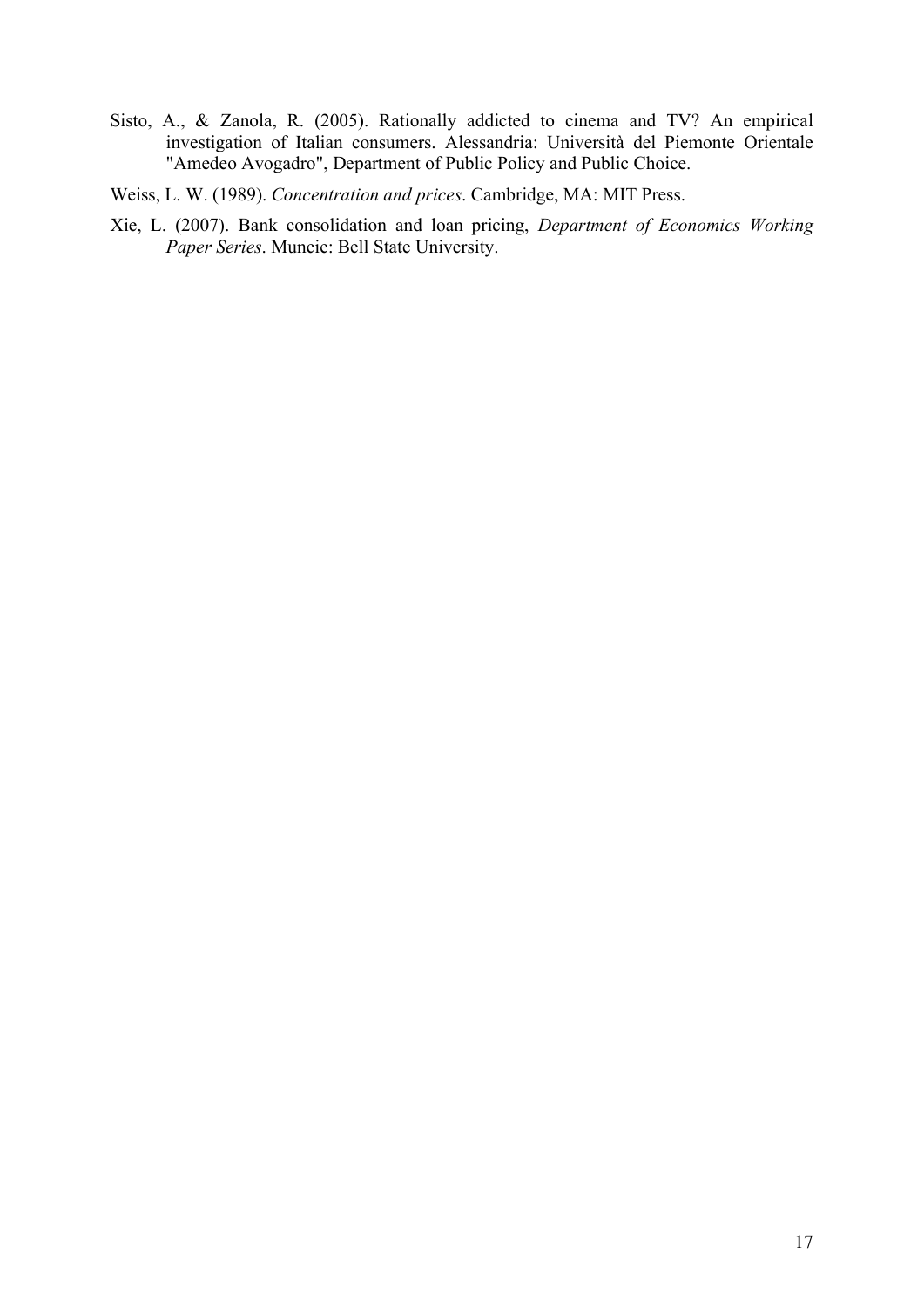| <b>Appendix: Dataset</b>           |                             |                                                   |                |      |        |       |                       |                       |                        |                                   |                                  |                    |                                                                   |                          |                                                                     |                        |                     |                      |
|------------------------------------|-----------------------------|---------------------------------------------------|----------------|------|--------|-------|-----------------------|-----------------------|------------------------|-----------------------------------|----------------------------------|--------------------|-------------------------------------------------------------------|--------------------------|---------------------------------------------------------------------|------------------------|---------------------|----------------------|
| Cip                                | Site                        | Owner                                             | L              | Cap  | Inhab  | Inc   | umo<br>$\overline{c}$ | UMO<br>$\overline{1}$ | $07 - 5$<br><b>UMD</b> | $\widetilde{r}$<br>$\overline{d}$ | $\mathcal{L}$<br>$\widetilde{r}$ | $5-20$<br>$\mu\mu$ | $_{\mathcal{C}^{\textit{ON} \prime} \eta}$<br>$\overline{\theta}$ | $_{\rm{convn}}$<br>$1-5$ | $_{\mathcal{C}^{\mathcal{C} \mathcal{W} \mathcal{B}}}$<br>$07 - 50$ | crτν<br>$\overline{c}$ | ćη<br>$\mathcal{L}$ | $5 - 20$<br>$c_{TV}$ |
| Aalen                              | Kinopark                    | Schweizer                                         | $\frac{80}{3}$ | 1543 | 78700  | 18451 |                       |                       |                        |                                   |                                  |                    | $\circ$                                                           |                          |                                                                     |                        |                     | $\circ$              |
| Bamberg                            | Cinestar                    | $\overline{G}$                                    | 7.50           | 1539 | 111500 | 18019 | ೦∣೦                   | ೦∣೦                   | 0 0 0                  | 0 0 0                             | 0 0 0                            | 0 0 0              | $\circ$                                                           | ೦∣೦                      | ೦∣೦                                                                 | ం∣ం                    | ೦∣೦                 | $\circ$              |
| Bayreuth                           | Cineplex                    | Cineplex                                          | 7.50           | 1209 | 97000  | 17395 | $\circ$               | $\circ$               |                        |                                   |                                  |                    | $\circ$                                                           | $\circ$                  | $\circ$                                                             | $\circ$                | $\circ$             | $\circ$              |
| Ruegen<br>Bergen<br>auf            | Kino Bergen a.R.            | <b>Kino-Betriebs</b><br>Ruegen-<br>GmbH<br>center | 7.90           | 734  | 69700  | 13992 | $\circ$               | $\circ$               | $\circ$                | $\circ$                           | $\circ$                          | $\circ$            | $\circ$                                                           | $\circ$                  | $\circ$                                                             | $\circ$                | $\circ$             | $\circ$              |
| Bitburg                            | Skala Kino-<br>Center       | Riewer                                            | 7.00           | 447  | 14500  | 5767  | $\circ$               | $\circ$               | $\circ$                | $\circ$                           | $\circ$                          | $\circ$            | $\circ$                                                           | $\circ$                  | $\circ$                                                             | $\circ$                | $\circ$             | $\circ$              |
| <b>Branden</b>                     | Union                       | Union                                             | 6.50           | 1300 | 75800  | 14392 | $\circ$               |                       |                        |                                   | $\circ$                          |                    | 0                                                                 | $\overline{500}$         | $\circ$                                                             | $\circ$                | $\circ$             | $\circ$              |
| burg/                              | Union                       | Union                                             | 6.50           | 500  | 75800  | 14392 | ∣⇔                    |                       | 0 0                    | ం∣ం                               | ∣⇔                               | $\bigcirc$         | $\circ$                                                           | 1300                     | ∣⇔                                                                  | $\circ$                | ∣⇔                  | $\circ$              |
| schweig<br>Braun-                  | Cinemaxx                    | CinemaxX                                          | 7.50           | 2573 | 246000 | 16518 | $\circ$               | $\circ$               | $\circ$                | $\circ$                           | $\circ$                          | $\circ$            | 0                                                                 | $\circ$                  | $\circ$                                                             | $\circ$                | $\circ$             | $\circ$              |
| Celle                              | Lichtspiele<br>Kannner      | Lichtspiele<br>Kammer<br>Celle                    | 7.00           | 1003 | 105000 | 17107 | $\circ$               | $\circ$               | $\circ$                | $\circ$                           | $\circ$                          | $\circ$            | $\circ$                                                           | $\circ$                  | $\circ$                                                             | $\circ$                | $\circ$             | $\circ$              |
| Cottbus                            | Kinowelt<br>UCI             | UCI                                               | 7.50           | 2200 | 175580 | 14974 | $\circ$               | $\circ$               | $\circ$                | $\circ$                           | $\circ$                          | $\circ$            | $\circ$                                                           | $\circ$                  | $\circ$                                                             | $\circ$                | $\circ$             | $\circ$              |
| walde<br>Ebers                     | MovieMagic                  | Movie Magic<br>ment GmbH<br>Entertain-            | 7.00           | 710  | 58000  | 14885 | $\circ$               | $\circ$               | $\circ$                | $\circ$                           | $\circ$                          | $\circ$            | $\circ$                                                           | $\circ$                  | $\circ$                                                             | $\circ$                | $\circ$             | $\circ$              |
| huetten-<br>Eisen-<br>stadt        | Cinestar                    | GU                                                | 6.90           | 730  | 44000  | 14602 | $\circ$               | $\circ$               | $\circ$                | $\circ$                           | $\circ$                          | $\circ$            | $\circ$                                                           | $\circ$                  | $\circ$                                                             | $\circ$                | $\circ$             | $\circ$              |
| Emden                              | Cinestar                    | <b>GU</b>                                         | 6.00           | 930  | 71000  | 15680 | $\circ$               | $\circ$               | $\circ$                | $\circ$                           | $\circ$                          | $\circ$            | $\circ$                                                           | $\circ$                  | $\circ$                                                             | $\circ$                | $\circ$             | $\circ$              |
| Flensburg                          | Kinoplex                    | Multiplex-<br>theater<br><b>KPE</b>               | 7.90           | 1998 | 127000 | 14714 | $\circ$               | $\circ$               | $\circ$                | $\circ$                           | $\circ$                          | $\circ$            | $\circ$                                                           | $\circ$                  | $\circ$                                                             | $\circ$                | $\circ$             | $\circ$              |
| Frankfurt<br><b>Oder</b>           | Cinestar                    | <b>GU</b>                                         | 7.00           | 1400 | 78700  | 14504 | $\circ$               | $\circ$               | $\circ$                | $\circ$                           | $\circ$                          | $\circ$            | $\circ$                                                           | $\circ$                  | $\circ$                                                             | $\circ$                | $\circ$             | $\circ$              |
| Freiburg                           | Cinemaxx                    | CinemaxX                                          | 7.40           | 2210 | 215000 | 16962 | $\circ$               | $\circ$               | $\circ$                | $\circ$                           | $\circ$                          | $\circ$            | $\circ$                                                           | $\circ$                  | $\circ$                                                             | $\circ$                | $\circ$             | $\circ$              |
| pingen+<br>Goep-<br>lingen<br>Eis- | Movieplex<br><b>Staufen</b> | Huttenlocher<br>& Soehne                          | 7.00           | 951  | 78000  | 19492 | $\circ$               | $\circ$               | $\circ$                | $\circ$                           | $\circ$                          | $\circ$            | $\circ$                                                           | $\circ$                  | $\circ$                                                             | $\circ$                | $\circ$             | $\circ$              |
| Goettingen                         | Cinemaxx                    | Cinemaxx                                          | 7.50           | 1709 | 160000 | 16259 | $\circ$               | $\circ$               | $\circ$                | $\circ$                           | $\circ$                          | $\circ$            | $\circ$                                                           | $\circ$                  | $\circ$                                                             | $\circ$                | $\circ$             | $\circ$              |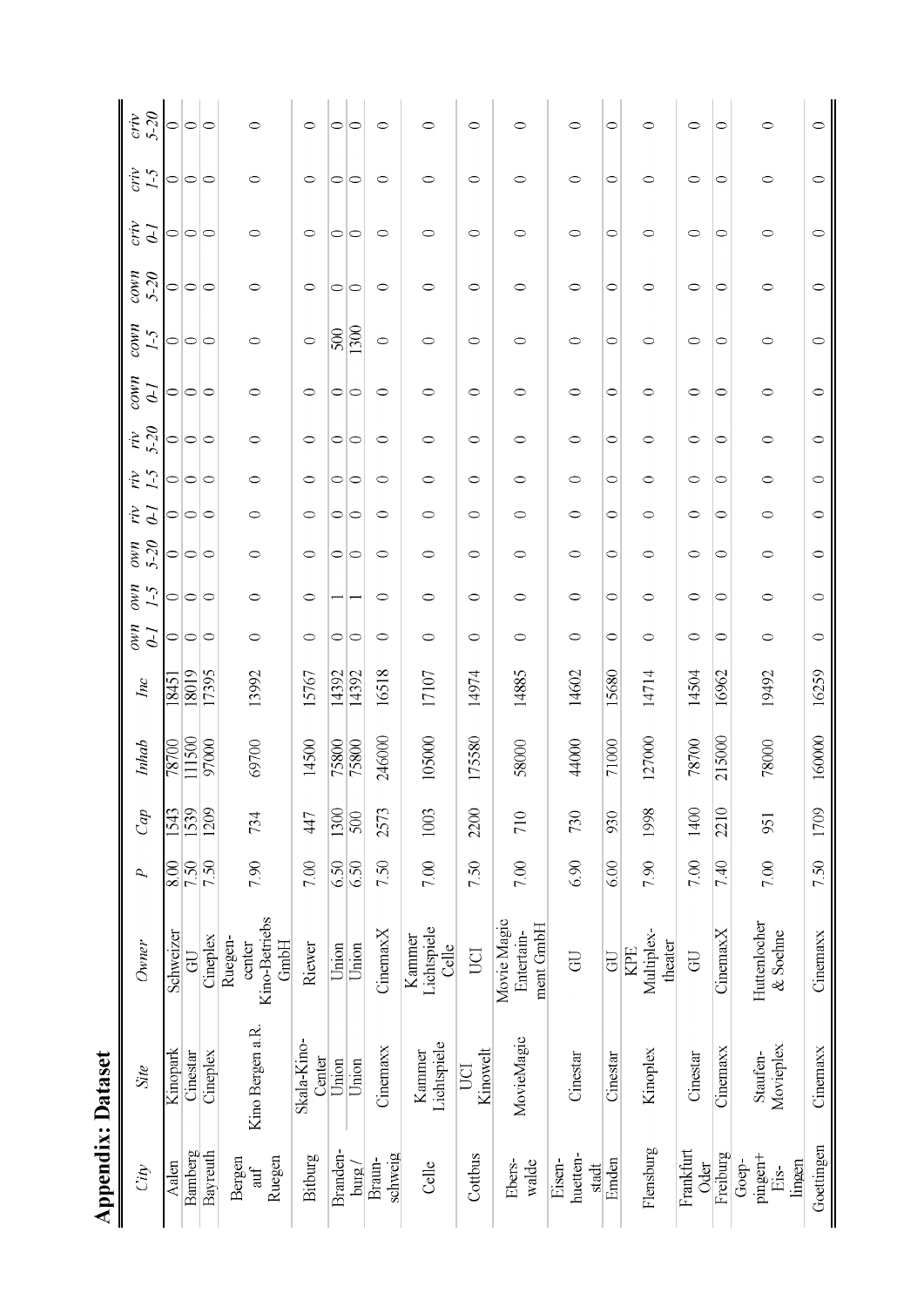| $\frac{c}{5-20}$                                    | $\circ$                              | ం∣ం            |            | ○                   |                |          | 이이이이                                        |          | $\circ$            |                  |          |                                                                                               |          |          |                  |                 |            |          |         |                                |            | $\circ$                                                                |          |            |           | $\frac{1}{\frac{1}{2}}$ $\frac{1}{2}$ $\frac{1}{2}$ $\frac{1}{2}$ $\frac{1}{2}$ $\frac{1}{2}$ $\frac{1}{2}$ $\frac{1}{2}$ $\frac{1}{2}$ $\frac{1}{2}$ $\frac{1}{2}$ $\frac{1}{2}$ $\frac{1}{2}$ $\frac{1}{2}$ $\frac{1}{2}$ $\frac{1}{2}$ $\frac{1}{2}$ $\frac{1}{2}$ $\frac{1}{2}$ $\frac{1}{2}$ $\frac{1}{2}$ $\frac{1}{$ |          |            |            | 4765          |  |
|-----------------------------------------------------|--------------------------------------|----------------|------------|---------------------|----------------|----------|---------------------------------------------|----------|--------------------|------------------|----------|-----------------------------------------------------------------------------------------------|----------|----------|------------------|-----------------|------------|----------|---------|--------------------------------|------------|------------------------------------------------------------------------|----------|------------|-----------|-----------------------------------------------------------------------------------------------------------------------------------------------------------------------------------------------------------------------------------------------------------------------------------------------------------------------------|----------|------------|------------|---------------|--|
| $rac{V}{I-2}$                                       | $\circ$                              | ⊝∣⊝            |            | $\circ$             |                |          | 이이이이                                        |          | $\circ$            |                  |          |                                                                                               |          |          |                  |                 |            |          |         |                                |            | $\circ$ $\circ$ $\circ$ $\circ$ $\circ$ $\frac{1}{2}$                  |          |            |           |                                                                                                                                                                                                                                                                                                                             |          |            |            |               |  |
| $\frac{\partial}{\partial L}$                       | $\circ$                              | ⊝∣⊜            |            | $\circ$             |                |          | $\circ$ $\circ$ $\circ$                     |          | $\circ$            |                  |          |                                                                                               |          |          |                  |                 |            |          |         | o o o o o o o o o o o o        |            | $\circ$                                                                |          |            |           | 0 0 0 0 0 0 0 0                                                                                                                                                                                                                                                                                                             |          |            |            |               |  |
| $rac{1}{5-20}$                                      | $\circ$                              | ೦∣೦            |            | $\circ$             |                |          |                                             |          | $\circ$  0 0 0  0  |                  |          |                                                                                               |          |          |                  |                 |            |          |         |                                |            | $ 0 0 0 0 0 0  \frac{8}{2} \frac{8}{3} \frac{9}{3}  0 0 0 0 000000000$ |          |            |           |                                                                                                                                                                                                                                                                                                                             |          |            |            |               |  |
| $rac{1.5}{1.5}$                                     | $\circ$                              | $\circ$        |            | $\circ$             |                |          |                                             |          |                    |                  |          |                                                                                               |          |          |                  |                 |            |          |         |                                |            |                                                                        |          |            |           |                                                                                                                                                                                                                                                                                                                             |          |            |            |               |  |
| $\frac{cown}{\theta-1}$                             | $\circ$                              | ೦∣೦            |            | $\circ$             | 0   0  0       |          |                                             |          | $\circ$            |                  |          |                                                                                               |          |          |                  |                 |            |          |         | 0 0 0 0 0 0 0 0 0 0 0 0        |            | $\circ$                                                                |          |            |           | 0 0 0 0 0 0 0                                                                                                                                                                                                                                                                                                               |          |            |            |               |  |
| $\widetilde{\phantom{a}}$ $\widetilde{\phantom{a}}$ | $\circ$                              | ೦∣೦            |            | $\circ$             |                |          | 이이이이                                        |          | ○                  |                  |          | ololololo o o                                                                                 |          |          |                  |                 |            |          |         | 0  0  0  0                     |            | $\circ$                                                                |          |            |           | OOOMMNN                                                                                                                                                                                                                                                                                                                     |          |            |            |               |  |
| $\frac{5}{11}$                                      | $\circ$                              | $\bigcirc$     |            | $\circ$             |                |          | $\bigcirc$ $\bigcirc$ $\bigcirc$ $\bigcirc$ |          | $\circ$            |                  |          |                                                                                               |          |          |                  |                 |            |          |         | 이이이이이ㅇㅇㅇ이이이ㅇㅇ                  |            | $\circ$                                                                |          |            |           | 이이이ㅡㅡㅇㅇㅇ                                                                                                                                                                                                                                                                                                                    |          |            |            |               |  |
| $\widetilde{t}$                                     | $\circ$                              | ೦∣೦            |            | $\circ$             |                |          | $\circ$ $\circ$ $\circ$                     |          | ○                  |                  |          |                                                                                               |          |          |                  |                 |            |          |         | 이이이이이ㅇㅇㅇ이이이ㅇㅇ                  |            | ○                                                                      |          |            |           | 0 0 0 0 0 0 0                                                                                                                                                                                                                                                                                                               |          |            |            |               |  |
| $\frac{1}{5-20}$                                    | $\circ$                              | ೦∣೦            |            | $\circ$             |                |          | $\circ$ $\circ$ $\circ$                     |          | $\circ$            |                  |          | $\bigcirc$ $\bigcirc$ $\bigcirc$ $\bigcirc$ $\bigcirc$ $\bigcirc$ $\rightarrow$ $\rightarrow$ |          |          |                  |                 |            |          |         | 0 0 0 0                        |            | $\circ$                                                                |          |            |           | 0 0 0 0 0 0 0 0                                                                                                                                                                                                                                                                                                             |          |            |            |               |  |
| $rac{M}{I-5}$                                       | $\circ$                              | ೦∣೦            |            | $\circ$             |                |          | 0 0 0 0                                     |          | $\circ$            |                  |          |                                                                                               |          |          |                  |                 |            |          |         | $\circ$  0 0 0 0 0 — — 0 0 0 0 |            | $\circ$                                                                |          |            |           | 이이이ㅇㅇㅇㅇㅇ                                                                                                                                                                                                                                                                                                                    |          |            |            |               |  |
| $\frac{1}{q}$                                       | $\circ$                              | ೦∣೦            |            | $\circ$             |                |          | $\circ$ $\circ$                             |          | $\circ$            |                  |          |                                                                                               |          |          |                  |                 |            |          |         | 0 0 0 0 0 0 0 0 0 0 0          |            | $\circ$                                                                |          |            |           | 0 0 0 0 0 0 0 0                                                                                                                                                                                                                                                                                                             |          |            |            |               |  |
| Inc                                                 | 17094                                | 16818<br>17517 |            | 19182               | 15752<br>15553 |          | 16482                                       | 19266    | 14810              | 16663            | 17964    | 21804                                                                                         | 14132    | 14728    | 14278            | 14278           | 14278      | 19583    | 13837   | 14023                          | 20177      | 15584                                                                  | 14023    | 14395      | 19450     | 16639                                                                                                                                                                                                                                                                                                                       | 16639    | 16639      | 16639      | 16639         |  |
| Inhab                                               | 103000                               | 70600          | 162000     | 94400               | 42000          | 212000   | 103000                                      | 270000   | 86400              | 194000           | 71000    | 119000                                                                                        | 21500    | 35700    | 267700<br>267700 |                 | 267700     | 187000   | 48000   | 83700                          | 63000      | 82200                                                                  | 56300    | 54000      |           | 360000<br>423400<br>423400                                                                                                                                                                                                                                                                                                  |          | 423400     | 423400     | 423400        |  |
| Cap                                                 | 1150                                 | 902            | 1783       | 1100                | 450            | 1467     | 1654                                        | 2700     | 1750               | 1966             | 1395     | 1306                                                                                          | 520      | 640      | 2165             | 1090            | 836        | 1836     | 590     | 1170                           | 837        | 1781                                                                   | 860      | 580        |           | 2738<br>27387<br>2427<br>2427                                                                                                                                                                                                                                                                                               |          |            | 834        | 376           |  |
| P                                                   | 7.50                                 | 7.00           | 7.00       | 7.00                | 7.00           | 7.60     | 7.50                                        | 6.70     | 7.20               | 7.50             | 6.00     | 7.30                                                                                          | 6.00     | 6.50     | 7.20             | $7.20$          | 7.20       | 7.70     | 6.50    | 7.20                           | 8.00       | 7.90                                                                   | 7.20     | 7.20       | 7.50      | $\frac{8880}{7700}$                                                                                                                                                                                                                                                                                                         |          |            |            | 6.00          |  |
| Owner                                               | betriebs GmbH<br>FTB-Film<br>theater | Gebr. Anders   | GU         | Dietel              | 5              | GU       | 5                                           | Cineplex | 5                  | CinemaxX         | Cineplex | Cineplex                                                                                      | Union    | Union    | GU               | GU              | GU         | GU       | Umon    | $\overline{5}$                 | Scala      | KPE Multiplex-<br>theater                                              | 5        | <b>GU</b>  | CinemaxX  | $\overline{5}$                                                                                                                                                                                                                                                                                                              | CinemaxX | Cineplex   | Cineplex   | Cineplex      |  |
| Site                                                | Filmpalast<br>Thega                  | Central Kino   | Cinestar   | Colusseum<br>Center | Cinestar       | Cinestar | Cinestar                                    | Cineplex | Cinestar           | Cinemaxx         | Cineplex | Cineplex                                                                                      | Union    | Umon     | $Cmestar$ ]      | $C$ inestar $2$ | Cinestar 3 | Cinestar | Union   | Cinestar                       | Scala      | Kmoplex                                                                | Cinestar | Cinestar   | Cinemaxx  | Cinestar                                                                                                                                                                                                                                                                                                                    | Cinemaxx | Cineplex 1 | Cineplex 2 | $C$ ineplex 3 |  |
| City                                                | Hildesheim                           | Hof            | Ingolstadt | Kempten             | Luebben        | Luebeck  | Lueneburg                                   | Muenster | Neubran<br>denburg | <b>Oldenburg</b> | Passau   | Pforzheim                                                                                     | Prenzlau | Rathenow |                  | Rostock         |            | Siegen   | Stendal | Stralsund                      | Tuttlingen | Wilhelms-<br>haven                                                     | Wismar   | Wittenberg | Wuppertal |                                                                                                                                                                                                                                                                                                                             |          | Augsburg   |            |               |  |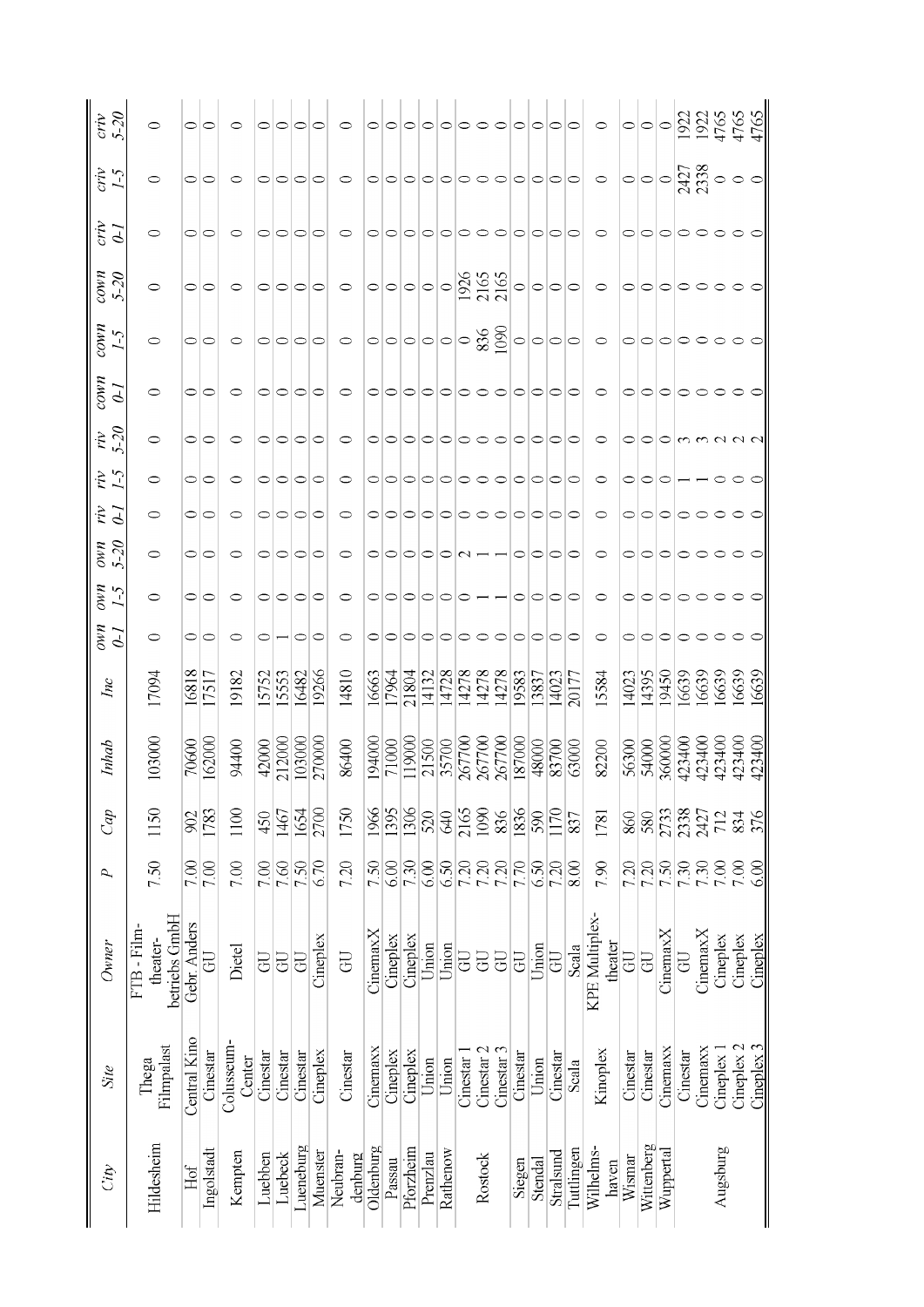| $c r r$<br>$05 - 50$                  | $\circ$                 | $\circ$    |            | 350<br>350<br>3538                                  |                       |         | 2600            | $\circ$             |         | 3760<br>2600     | $\circ$                                           |          | $\frac{1500}{1500}$ |            | 6300             |          |                     | 2746<br>2746<br>6636 | 8458                 | 2814                    | 1509               | 509                     | 0         |                          | 0          | $\circ$         |                 |
|---------------------------------------|-------------------------|------------|------------|-----------------------------------------------------|-----------------------|---------|-----------------|---------------------|---------|------------------|---------------------------------------------------|----------|---------------------|------------|------------------|----------|---------------------|----------------------|----------------------|-------------------------|--------------------|-------------------------|-----------|--------------------------|------------|-----------------|-----------------|
| άW<br>$\mathcal{C}^{-}$               | 1132                    | 816        |            | $\circ \circ \circ \circ$                           |                       |         | 4400            | 6360                |         |                  | 2670<br>4730<br>1100<br>539                       |          | $\circ$ $\circ$     |            | $\circ$          |          | $\circ \circ \circ$ |                      | 0                    | $\circ$                 | 686                | 2128                    | 2942      | 1327                     | 2942       | $\circ$         |                 |
| cτιν<br>$\epsilon$                    | $\circ$                 | $\circ$    |            | $\circ \circ \circ$                                 |                       |         |                 |                     |         |                  | $\circ$                                           |          | $\circ$ $\circ$     |            | ○                | $\circ$  |                     |                      |                      | C                       |                    | $\circ$                 | 5         | $\circ$                  | 726        | 1532<br>3390    |                 |
| $_{\rm{conv}}$<br>$5-20$              | $\circ$                 |            |            | $\frac{1}{8}$ $\frac{1}{3}$                         |                       | $\circ$ | $\circ$         | $\circ$             |         |                  | $\circ$ $\circ$                                   |          | $\circ$ $\circ$     |            | ⊂                |          | $\circ$             |                      | ⊂                    |                         |                    |                         |           |                          |            |                 |                 |
| $_{\rm{conv}}$<br>$\mathcal{C}$       | $\circ$                 |            |            | $\circ$ $\circ$ $\frac{3}{2}$ $\circ$ $\frac{3}{2}$ |                       |         | $\circ$         | $\circ$             |         |                  | $\circ \circ \circ \frac{\text{cos}}{\text{cos}}$ |          |                     |            | $\circ$          |          | $\circ \circ \circ$ |                      | ○                    | C                       |                    | ○                       | 0         |                          | 0          | $\circ$         |                 |
| $_{\rm{convn}}$<br>$\tilde{\epsilon}$ | $\circ$                 |            |            |                                                     |                       |         | $\circ$         | $\circ$             |         |                  | $\circ \circ \circ \circ \circ \circ$             |          |                     |            | $\circ$          |          | 3297<br>2877<br>0   |                      | $\circ$              | 0                       |                    | 0                       | $\circ$   |                          | $\circ$    | ○ ○             |                 |
| YΙV                                   | $\circ$                 | ○          |            |                                                     |                       |         |                 |                     |         |                  | $\circ$                                           | $\circ$  |                     |            | $\mathbf{\sim}$  |          | つくい                 |                      | $\mathcal{L}$        | $\scriptstyle\sim$      |                    |                         |           |                          |            | $\circ$ $\circ$ |                 |
| řΡ                                    |                         |            | 0          |                                                     |                       |         | $\mathbf{\sim}$ |                     |         | $\sim$           |                                                   |          | ○                   |            | ○                | 0        |                     |                      | ○                    | C                       |                    |                         |           |                          |            |                 |                 |
| È                                     |                         |            |            | $\circ$                                             |                       | ○       | C               |                     |         | $\circ$          | $\circ$                                           | $\circ$  | $\circ$             |            |                  |          | $\circ \circ$       |                      |                      | ⊂                       |                    | ⊂                       |           |                          |            |                 |                 |
| $05-5$<br>und                         | $\circ$                 | ○          |            |                                                     |                       | $\circ$ | ○               |                     | $\circ$ |                  | $\circ$ $\circ$                                   |          | $\circ$             |            | $\circ$          |          | 0 0 0               |                      | ○                    | ○                       | ○                  | 0                       | C         |                          | 0          | $\circ$         |                 |
| uno<br>$\tilde{C}$                    | $\circ$                 | $\circ$    | $\circ$ ,  |                                                     |                       | $\circ$ | ○               | $\circ$             |         | $\circ$ $\circ$  | $\circ \circ$                                     |          |                     |            | ○                |          | 000                 |                      | 0                    | 0                       |                    | 0                       | 0         |                          |            | $\circ$         |                 |
| unc<br>$\vec{c}$                      |                         |            |            |                                                     |                       |         |                 |                     |         | $\circ$          | $\circ$                                           | $\circ$  | ○                   |            | ○                |          |                     |                      |                      | 0                       |                    | 0                       |           |                          |            |                 | $\circ$ $\circ$ |
| Inc                                   | 8251                    | 8251       | 15765      | 15765                                               | 15765                 | 15765   | 5428            | 15428               | 15428   | 15428            | 19015                                             | 19015    | 14079               | 14079      | 14079            |          | 17472<br>17472      | 17472                | 17472                | 15665                   | 15665              | 15665                   | 19117     | 19117                    | 19117      | 15953           | 15953           |
| Inhab                                 | 165000                  | 165000     |            | 363900                                              | 363900                | 363900  | 655000          | 655000              | 655000  | 655000           | 88000                                             | 88000    | 306300              | 306300     | 306300           | 516000   |                     | 516000<br>516000     | 516000               | 179000                  | 179000             | 179000                  | 424000    | 424000                   | 424000     | 323000          |                 |
| Cap                                   | 816                     | 1132       |            | 2435<br>2302                                        | 846                   | 350     | 2030            | 2670                | 2600    | 1730             | 539                                               | 1100     | 2425                | 1655       | 1500             |          |                     | 2877<br>3297<br>2284 | 462                  | 1509                    | 2128               | 686                     | 726       | 2942                     | $601$      | 3390<br>1532    |                 |
| P                                     | 6.00                    | 7.50       | 6.90       | $6.50\,$                                            | 6.90                  | 6.00    | $7.00$          | 7.50                |         | $7.20$<br>$7.00$ | $7.00$<br>$7.00$                                  |          |                     | 7.00       | 7.00             |          | 7.50                | 7.30                 | 7.00                 | 7.50                    | 7.60               | 6.50                    | 7.50      | 7.90                     | 7.50       | 7.50            |                 |
| Owner                                 | Apollo Film-<br>theater | K-Motion   | <b>GU</b>  | <b>GU</b>                                           | <b>GU</b>             | Mueller | CinemaxX        | Dresden<br>$1.$ FSF | UCI     | Apel             | Lohner                                            | Cineplex | CinemaxX            | CinemaxX   | Vermiba C        | CinemaxX | CinemaxX            | <b>GU</b>            | Filmpalast<br>Utopia | Entertainm.<br>Broadway | UCI                | Central Film-<br>palast | Kinopolis | Filmpalast<br>am ZKM     | Die Kurbel | ਰ               | Cineplex        |
| Site                                  | Filmtheater<br>Apollo   | CineMotion | Cinestar 1 | Cinestar <sub>2</sub>                               | Cinestar <sub>3</sub> | Apollo  | Cinemaxx        | Ufa                 | UCI     | Metropolis       | Kino-Center                                       | Cineplex | Cinemaxx 1          | Cinemaxx 2 | Donstadt<br>Kino | Cinemaxx | Cinemaxx            | Cinestar             | Utopia               | Broadway                | Kinowelt<br>UCI    | Filmpalast<br>Central-  | Kinopolis | Filmpalast<br><b>ZKM</b> | Die Kurbel | Cinestar        | Cineplex        |
| City                                  | Bremer-                 | haven      |            |                                                     | Chemnitz              |         |                 | Dresden             |         |                  | Friedrichs-                                       | hafen    |                     | Halle      |                  |          |                     | Hannover             |                      |                         | Kaisers<br>lautern |                         |           | Karlsruhe                |            |                 | Kassel          |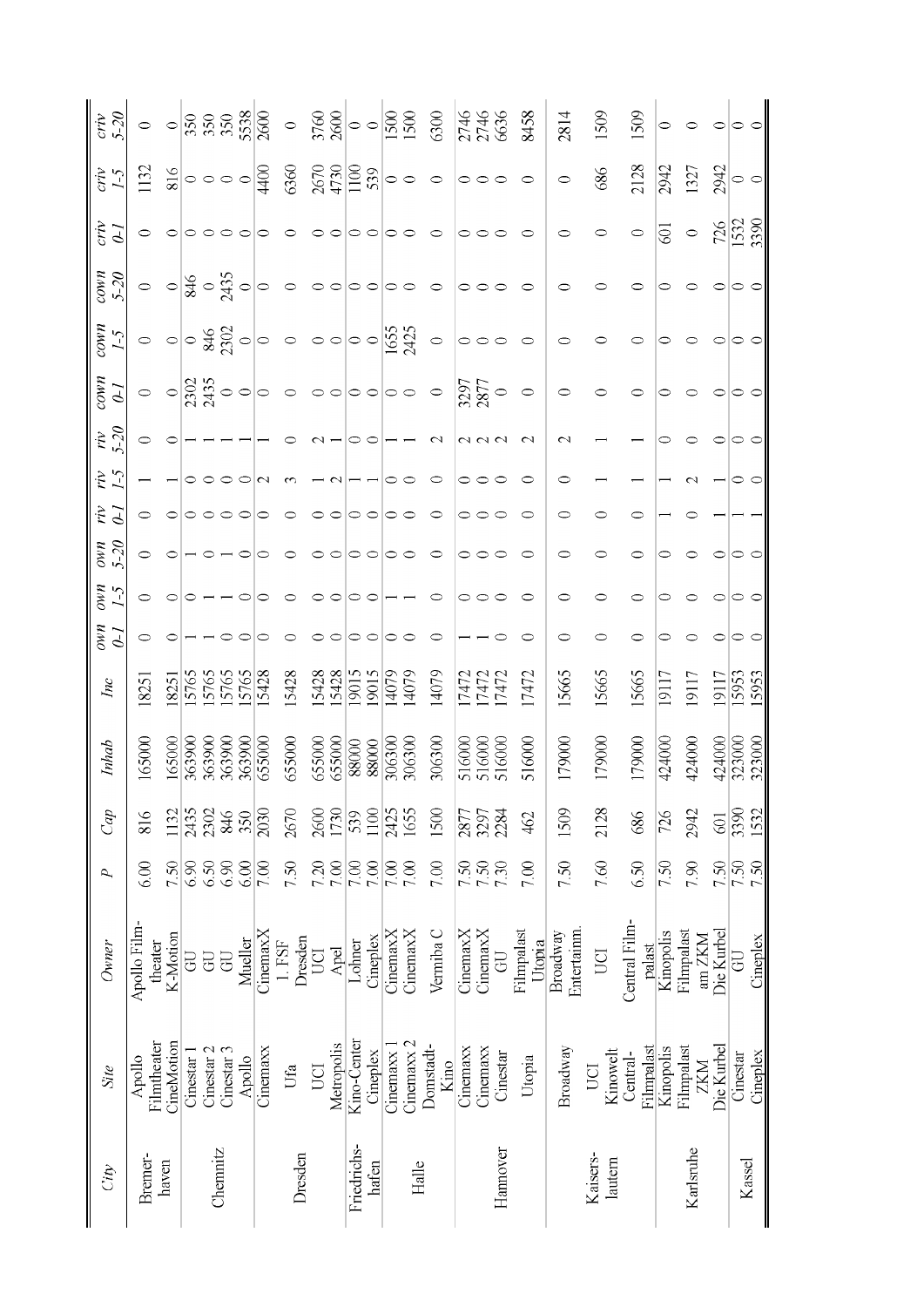| $C\bar{t}\bar{p}$ | Site                | Owner                                | P                | Cap  | Inhab  | Iю    | uno<br>$\overline{\theta}$ | $\mu_{MO}$<br>$\zeta$ - | $07-5$<br>uno | ŗη<br>d | $5-20$<br>ŗη<br>$\zeta$ <sup>-</sup><br>ŗη | $_{\rm{convn}}$<br>$\overline{d}$ | $_{\rm{convn}}$<br>$\zeta$ - | $_{convn}$<br>$05 - 50$ | cτην<br>$\overline{\mathcal{L}}$ | čη<br>$\sim$                         | $5 - 20$<br>$c_{TV}$ |
|-------------------|---------------------|--------------------------------------|------------------|------|--------|-------|----------------------------|-------------------------|---------------|---------|--------------------------------------------|-----------------------------------|------------------------------|-------------------------|----------------------------------|--------------------------------------|----------------------|
|                   | Studio<br>Neues     | Entertanm.<br>AS!                    | 6.50             | 480  | 277000 | 5148  | $\circ$                    | $\circ$                 | 0             | 0       | $\circ$<br>$\mathrel{\sim}$                | $\circ$                           | ○                            | $\circ$                 | $\circ$                          | 3390                                 | $\circ$              |
|                   | Schlosshof<br>Metro | im Schlosshof<br>metro Kino          | 7.00             | 600  | 277000 | 15148 | ○                          | ○                       | ○             | ⊂       | ⊂                                          | 0                                 | ⊂                            | ⊂                       | ○                                | 3270                                 | $\circ$              |
|                   | Cinemaxx            | CinemaxX                             | 7.50             | 2790 | 277000 | 15148 | ○                          | ○                       | 0             | 0       | C<br>$\sim$                                | ○                                 |                              | ⊂                       | C                                | 1080                                 | $\circ$              |
|                   | Lahnstein<br>Kino   | Birkelbach<br>Harig                  | 5.00             | 203  | 226000 | 17474 | C                          | ○                       | ○             | ○       | ຕ                                          | ○                                 |                              |                         | ○                                | $\circ$                              | 3356                 |
| Koblenz           | Kinopolis           | Kinopolis                            | 7.70             | 1533 | 226000 | 17474 |                            | ○                       | ○             |         |                                            | c                                 |                              |                         |                                  | 1237                                 | 798                  |
|                   | Apollo-<br>Odeon    | betriebe Klein<br>Filmtheater        | 7.00             | 1237 | 226000 | 17474 |                            |                         |               |         |                                            |                                   |                              |                         |                                  | 1533                                 | 798                  |
|                   | Metropol            | FTB Weiler                           | 6.50             | 595  | 226000 | 17474 | 0                          | 0                       | 0             |         | ొ                                          | ○                                 |                              |                         | 0                                | $\circ$                              | 2973                 |
|                   | Cineplex            | Cineplex                             | 7.00             | 1800 | 504800 | 14528 | ○                          | ○                       | ○             | ○       | ∾                                          | ○                                 | 0                            |                         | ○                                |                                      | 5450                 |
| Leipzig           | Cinestar            | $\overline{5}$                       | $7.50$<br>$7.20$ | 2400 | 504800 | 14528 | $\circ$                    | ◯                       | $\circ$       | ○       |                                            | ○                                 |                              |                         |                                  | $\Big  \circ \, 30$<br>$\circ \, 60$ | 4020                 |
|                   | $\overline{\cup}$ g | UCI                                  |                  | 2220 | 504800 | 14528 | $\circ$                    | ○                       | $\circ$       | ○       |                                            | $\circ$                           | ○                            | ○                       | ⊂                                |                                      | 6530                 |
|                   | Regina              | Bofimax                              | $7.00$           | 830  | 504800 | 14528 | $\circ$                    | ○                       | $\circ$       | ⊂       |                                            | $\circ$                           | ○                            | ⊂                       | $\circ$                          |                                      | 4020                 |
| Magde-            | Cinestar            | 5                                    | 7.10             | 2200 | 315000 | 14071 | $\circ$                    | $\circ$                 | $\circ$       | ○       | ⊂                                          | $\circ$                           | ○                            | $\circ$                 | $\circ$                          | $\circ$                              | 2700                 |
| burg              | Cinemaxx            | CinemaxX                             | 7.00             | 2700 | 315000 | 14071 | $\circ$                    | $\circ$                 | $\circ$       | ⊂       | ⊂                                          | $\circ$                           | $\circ$                      | $\subset$               | $\circ$                          |                                      | 2200                 |
| Paderborn         | Kinoplex            | KPE Multiplex-<br>theater            | 7.90             | 1823 | 263000 | 16216 | $\circ$                    | ○                       | 0             |         | ○<br>⊂                                     | 0                                 | ○                            | ⊂                       | 180                              | $\circ$                              | $\circ$              |
|                   | Cineplex            | Cineplex                             | 6.50             | 1780 | 263000 | 16216 | $\circ$                    | ○                       | ○             |         | ⊂<br>C                                     | ○                                 | 0                            | ○                       | 1823                             | $\circ$                              | $\circ$              |
| Regens-           | Reginakino          | Lerchl                               | 6.50             | 348  | 201000 | 18631 | $\circ$                    | $\circ$                 | ○             | 0       | $\circ$                                    | $\circ$                           | ○                            | ○                       | $\circ$                          | 2052                                 | $\circ$              |
| burg              | Cinemaxx            | CinemaxX                             | 7.50             | 2052 | 201000 | 18631 | $\circ$                    | $\circ$                 | $\circ$       | $\circ$ | $\circ$                                    | $\circ$                           | $\circ$                      | $\circ$                 | $\circ$                          | 348                                  | $\circ$              |
|                   | Citydome            | Citydome                             | 6.00             | 526  | 132000 | 18592 | $\circ$                    | $\circ$                 | ○             | $\circ$ | ○                                          | $\circ$                           | ⊂                            | ⊂                       | $\circ$                          | $\circ$                              | 1428                 |
| Rosenheim         | Aibvision           | Filmbetriebs<br>Aibvision<br>GmbH    | 8.00             | 1428 | 132000 | 18592 | 0                          | 0                       | 0             | 0       | 0                                          | ○                                 | ⊂                            | ⊂                       | 0                                | $\circ$                              | 526                  |
|                   | Capitol             | CAPITOL<br>Kino                      | 7.00             | 1200 | 113700 | 14960 | ○                          | ○                       | ○             | ○       | ⊂                                          | ○                                 | C                            |                         | $\circ$                          | 1100                                 | $\circ$              |
| Schwerm           | Movies<br>Mega      | MegaMovies                           | 700              | 1100 | 113700 | 14960 | 0                          | 0                       | ○             | 0       | 0                                          | 0                                 | 0                            | ⊂                       | $\circ$                          | 1200                                 | $\circ$              |
| Tner              | Broadway            | Betriebs-GrabH<br><b>Filmtheater</b> | 7.00             | 757  | 239000 | 5913  | 0                          | 0                       | 0             |         | ◠                                          | 0                                 | 0                            |                         | 1790                             | $\circ$                              | $\circ$              |
|                   | Cinemaxx            | CinemaxX                             | 7.50             | 1790 | 239000 | 15913 | $\circ$                    | 0                       | 0             |         | 0                                          | 0                                 | 0                            | 0                       | <u>757</u>                       | $\circ$                              | $\circ$              |
| $U \text{Im} +$   | Xinedome            | Umon                                 | 8.00             | 1833 | 250000 | 19967 | $\circ$                    | $\circ$                 | $\circ$       | 0       | 0                                          | $\circ$                           | $\circ$                      | $\circ$                 | $\circ$                          | 2487                                 | $\circ$              |
| Neu-Ulm           | Cineplex            | Cineplex                             | 8.00             | 2487 | 250000 | 19967 | $\circ$                    |                         | $\circ$       | $\circ$ | $\circ$                                    | $\circ$                           | $\circ$                      | $\circ$                 | $\circ$                          | 1833                                 | $\circ$              |
| Villingen-        | Cinestar            | <b>GU</b>                            | 6.50             | 1652 | 165000 | 19990 | $\circ$                    | ∣⇔                      | $\circ$       | $\circ$ | ○                                          | ∣⇔                                | $\circ$                      | $\circ$                 | $\circ$                          | $\circ$                              | 760                  |
| Schwen-<br>ningen | BlueBoxx            | Wiedemann<br>Schonhard               | 7.00             | 760  | 165000 | 19990 | $\circ$                    | $\circ$                 | $\circ$       | $\circ$ | $\circ$                                    | $\circ$                           | $\circ$                      | $\circ$                 | $\circ$                          | $\circ$                              | 1652                 |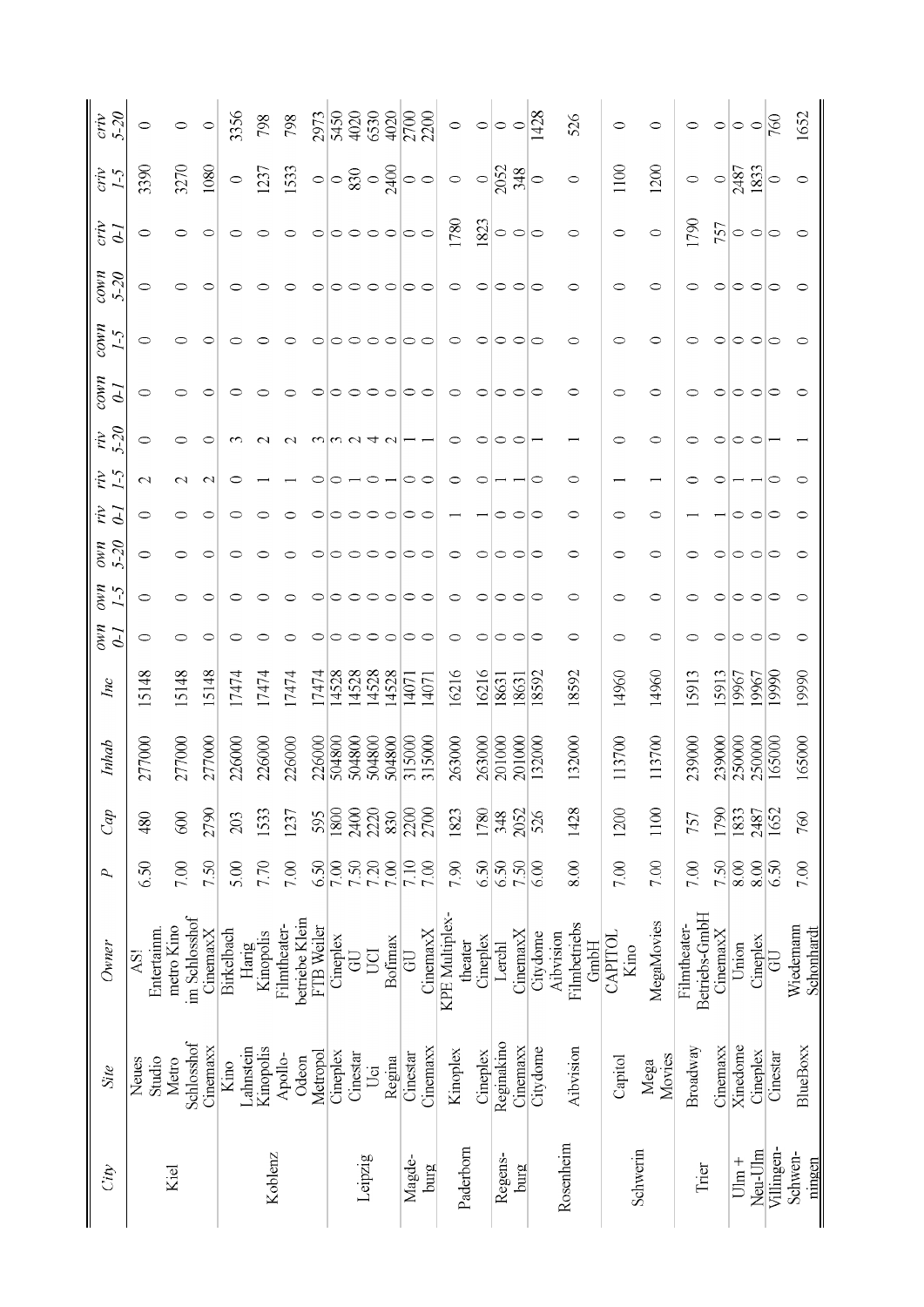| ÀÌ                                   | Site                                                             | Owner                                                                                  |      | Cap  | Inhab          | Inc   | $OMH$ $OMH$ | $0-1$ $1-5$ $5-20$ $0-1$ $1-5$ $5-20$<br><b>UMD</b> | $\widetilde{\mathcal{W}}$ | ŗη | YΙV | $_{\mathcal{C}^{\text{OVH}}}$<br>$\overline{\mathfrak{c}}$ | $\frac{1-5}{5}$<br>$_{\text{COMH}}$ | $5-20$<br>COWH | $c_{TV}$<br>$\widetilde{\theta}$ | $\zeta$ -1<br>crιν | $5 - 20$<br>cmv |
|--------------------------------------|------------------------------------------------------------------|----------------------------------------------------------------------------------------|------|------|----------------|-------|-------------|-----------------------------------------------------|---------------------------|----|-----|------------------------------------------------------------|-------------------------------------|----------------|----------------------------------|--------------------|-----------------|
| Wolfsburg                            | Metropol                                                         | Metropol<br>Theater                                                                    | 5.00 | 284  | 147000         | 17452 |             |                                                     |                           |    |     |                                                            |                                     |                |                                  | 1636               |                 |
|                                      | Cinemaxx                                                         | CinemaxX                                                                               | 7.50 | 1636 | 47000          | 17452 |             |                                                     |                           |    |     |                                                            |                                     |                |                                  | 284                |                 |
|                                      | Cinemaxx                                                         | CinemaxX                                                                               | 7.30 | 1851 | 211000         | 17559 |             |                                                     |                           |    |     |                                                            |                                     |                |                                  |                    | 2400            |
| Wuerzburg                            | Cineworld                                                        | Cineworld                                                                              | 7.30 | 2400 | 11000          | 7559  |             |                                                     |                           |    |     |                                                            |                                     |                |                                  |                    | 1851            |
|                                      |                                                                  | GU = Greater Union; UCI = United Cinemas Int. Multiplex GmbH                           |      |      |                |       |             |                                                     |                           |    |     |                                                            |                                     |                |                                  |                    |                 |
| $City = largest city$ in the area    |                                                                  |                                                                                        |      |      |                |       |             |                                                     |                           |    |     |                                                            |                                     |                |                                  |                    |                 |
| Site = cinema location               |                                                                  |                                                                                        |      |      |                |       |             |                                                     |                           |    |     |                                                            |                                     |                |                                  |                    |                 |
| Owner $=$ owner of the site          |                                                                  |                                                                                        |      |      |                |       |             |                                                     |                           |    |     |                                                            |                                     |                |                                  |                    |                 |
|                                      |                                                                  | P = admission price to a Saturday night, 8 p.m. blockbuster                            |      |      |                |       |             |                                                     |                           |    |     |                                                            |                                     |                |                                  |                    |                 |
| $Cap = sum of all seats at the site$ |                                                                  |                                                                                        |      |      |                |       |             |                                                     |                           |    |     |                                                            |                                     |                |                                  |                    |                 |
|                                      |                                                                  | Inhab = number of inhabitants in the area as of Dec. $31st$ 2007                       |      |      |                |       |             |                                                     |                           |    |     |                                                            |                                     |                |                                  |                    |                 |
|                                      |                                                                  | Inc = average per capita income as of Dec. $31st$ 2005                                 |      |      |                |       |             |                                                     |                           |    |     |                                                            |                                     |                |                                  |                    |                 |
|                                      |                                                                  | own $x-y$ = additional cinema sites by the same owner within x to y km linear distance |      |      |                |       |             |                                                     |                           |    |     |                                                            |                                     |                |                                  |                    |                 |
|                                      |                                                                  | riv $x-y$ = additional cinema sites by different owners within $x$ to $y$ km           |      |      | Imear distance |       |             |                                                     |                           |    |     |                                                            |                                     |                |                                  |                    |                 |
|                                      | cown, $\text{cmv} = \text{seats}$ at the additional cinema sites |                                                                                        |      |      |                |       |             |                                                     |                           |    |     |                                                            |                                     |                |                                  |                    |                 |